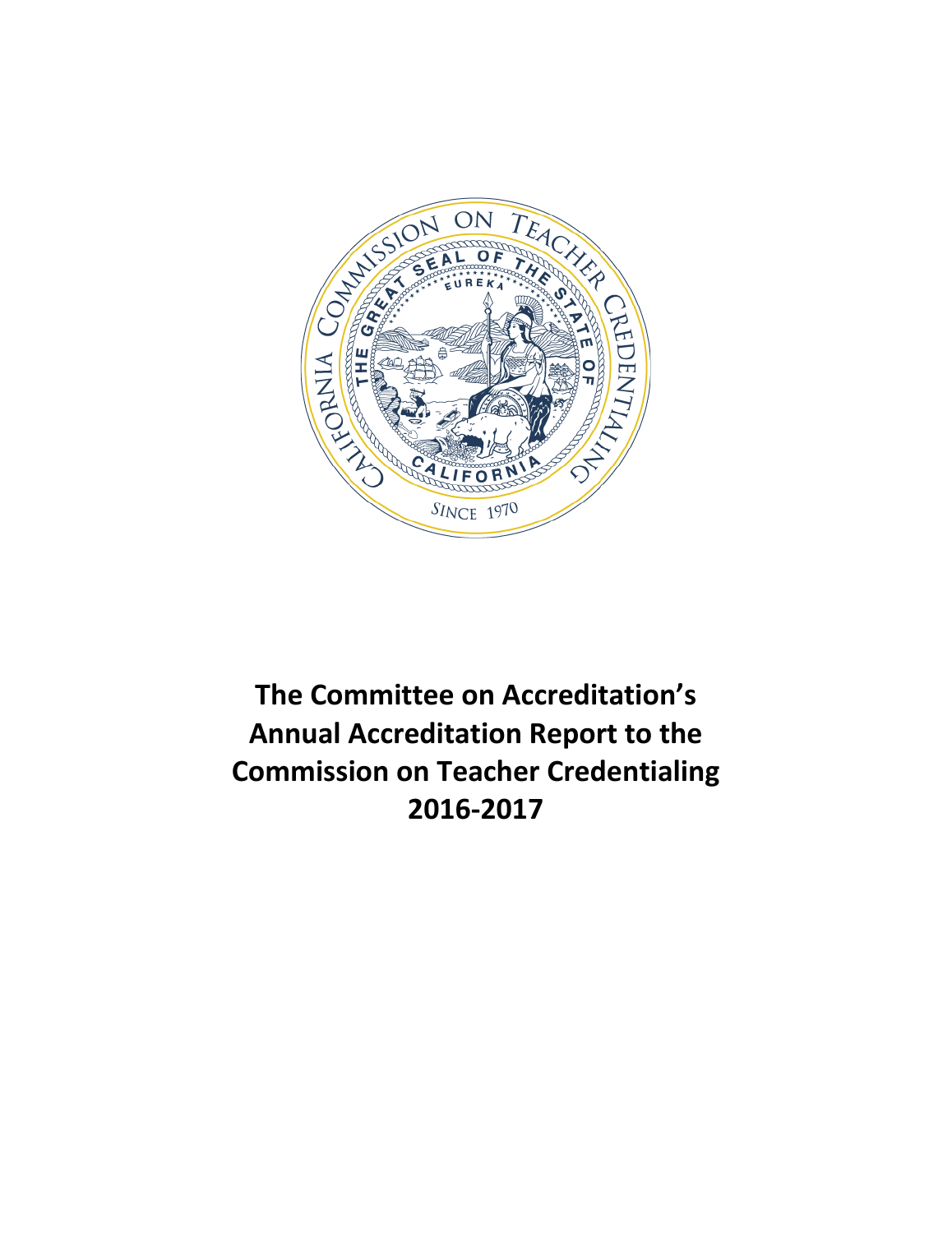Dear Commissioners:

On behalf of the entire Committee on Accreditation (COA), we submit to the Commission on Teacher Credentialing (Commission) the *2016-17 Annual Accreditation Report* by the Committee on Accreditation in accordance with the provisions of the *Accreditation Framework*. This report presents an overview of the activities and accomplishments of the Committee over the past year, the results of its activities for the year, and its work plan for 2017-18.

As you well know, 2016-17 was a year of tremendous change for the educator preparation community as it worked to implement the Commission's vision for the new strengthened and streamlined accreditation system. The new system is comprised of new outcomes measures, the implementation and use of a wide range of survey instruments, new teaching and administrator performance assessments, new standards for a number of credential areas including preliminary teaching, administrator preparation, and induction for both teachers and administrators, the development of a new accreditation data system and data warehouse, and implementation of data dashboards to ensure transparency to the public. Also critical to the new system was the development of new processes and procedures that enhance efficiencies while still ensuring that programs are of sufficiently high quality and meet Commission adopted standards.

We thank the Commission for allowing the COA and the educator preparation community the opportunity to take this past year to ensure these new systems were well planned and effectively executed. The extensive efforts of the Commission staff to provide technical assistance to the field over this past year as it adjusted to and implemented the changes was critically important to the overall success of the accreditation system. As we enter the 2017-18 accreditation year, we look forward to ensuring that the system that has been put in place, does in fact, meet the Commission's objectives.

The COA shares with the Commission the goal of having a strong accountability system that holds educator preparation programs to high standards, recognizes excellence, and encourages innovation. We continue to offer our collective expertise and assistance to the Commission in this important effort to ensure a rigorous and robust system of accreditation that focuses on ensuring that educators emerge from programs prepared to address the complexities of California's K-12 education system.

Sincerely,

Dr. Anna Moore Dr. Pia Wong

Committee Co-Chair Committee Co-Chair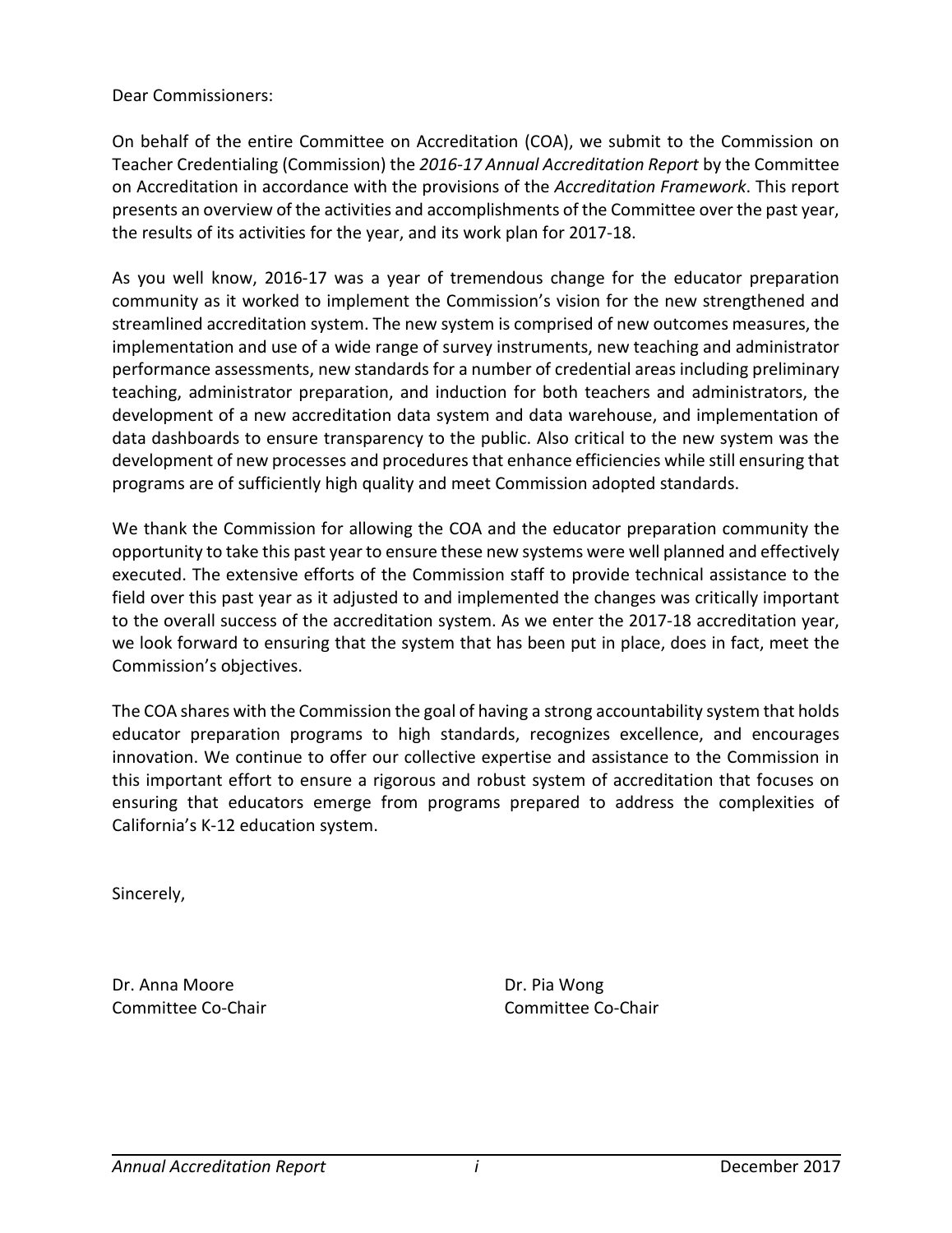## **The Committee on Accreditation 2016-17**

**Jomeline Balatayo** ELD Teacher Culver City High School

**Suzanne Borgese** Education Specialist Placentia-Yorba Linda USD

**Deborah Erickson** Professor and Dean School Of Education Point Loma Nazarene University

**Cheryl Forbes** Director of Teacher Education and Lecturer University of California, San Diego

**Robert Frelly** Director of Music Education Chapman University

**Anna W. Moore** Regional Director II Educational Services Sonoma County Office of Education **Gerard Morrison** Teacher Long Beach Unified School District

**Margo Pensavalle** Professor of Clinical Education Director of Evaluation and Accreditation University of Southern California

**Iris Riggs** Professor, Teacher Education and Foundations California State University, San Bernardino

**Kelly Skon** District Coordinator of Secondary STEM Saddleback Valley Unified School District

**Yvonne White**  Science Teacher Oakland Unified School District

**Pia Wong** Professor College of Education California State University, Sacramento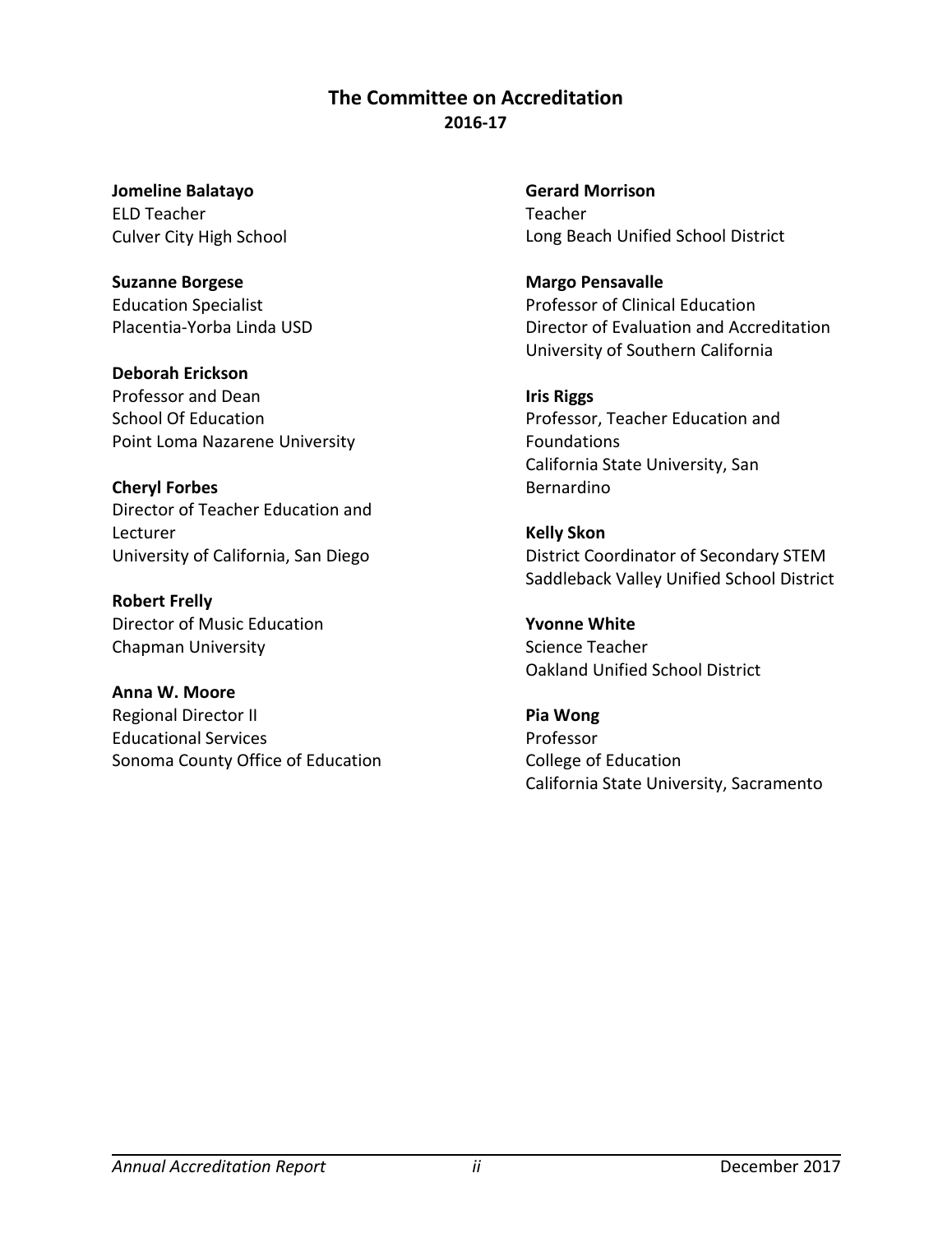# **Table of Contents**

| Section I: Accomplishment of the Committee's Work Plan in 2015-16  4  |     |
|-----------------------------------------------------------------------|-----|
| Purpose 1. Ensure Accountability to the Public and to the Profession5 |     |
|                                                                       |     |
|                                                                       |     |
|                                                                       |     |
|                                                                       |     |
|                                                                       |     |
|                                                                       |     |
|                                                                       |     |
|                                                                       |     |
|                                                                       |     |
|                                                                       |     |
|                                                                       |     |
|                                                                       |     |
|                                                                       |     |
|                                                                       |     |
|                                                                       |     |
| Purpose 1. Ensure Accountability to the Public and the Profession  25 |     |
|                                                                       |     |
| Purpose 3. Ensure Adherence to Standards                              | .28 |
|                                                                       |     |
| Continued Development and Implementation of Accreditation System  29  |     |
|                                                                       |     |
|                                                                       |     |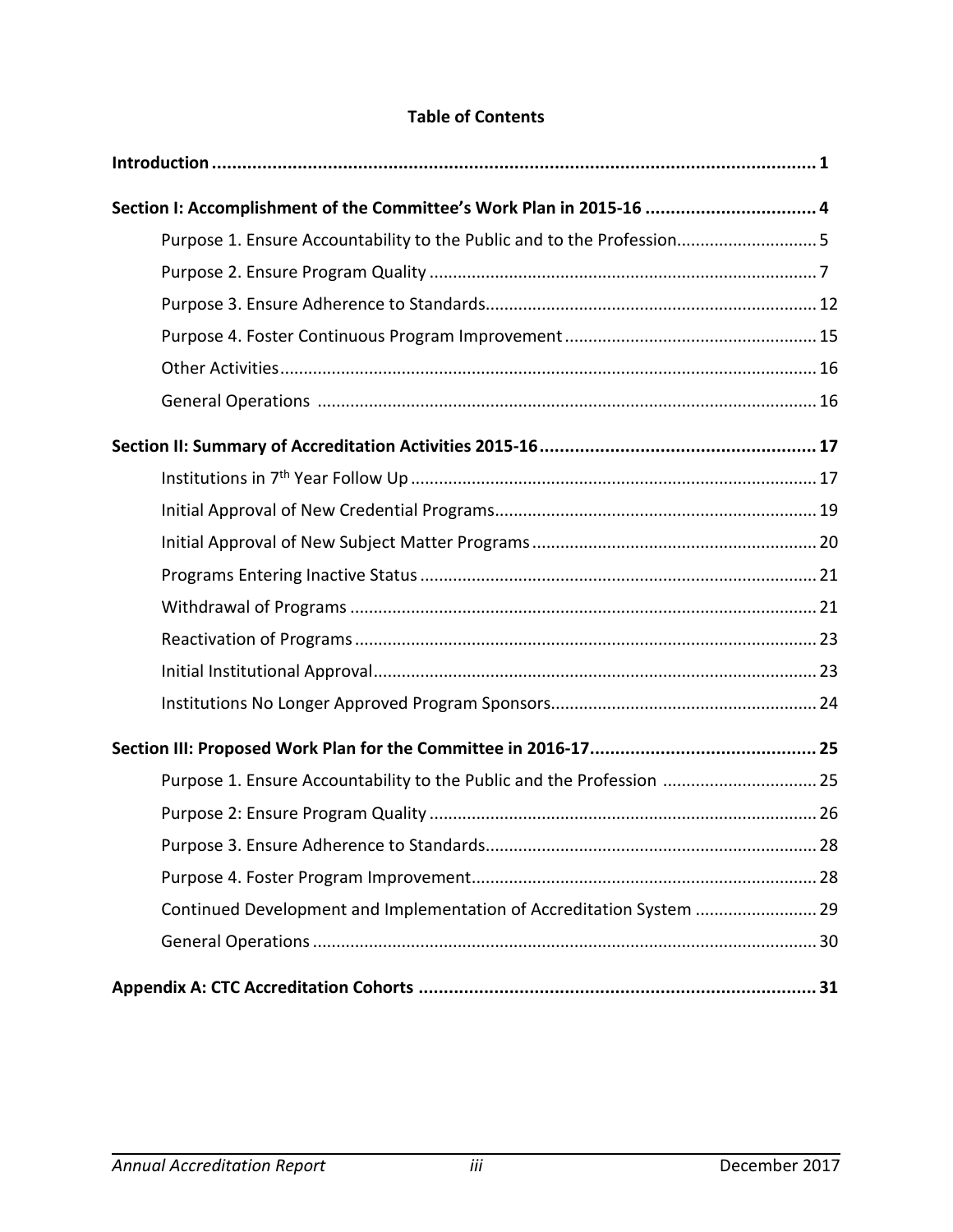## **Introduction: Summary of Activities of the Accreditation System**

The 2016-17 year was a year of significant progress by the Commission, the Committee on Accreditation, and the Commission staff with respect to accreditation. The accreditation system is the primary means by which the Commission ensures quality in educator preparation in California. Not only did the Commission and its staff implement the routine accreditation activities required under the *Accreditation Framework* of 2006, but were simultaneously engaged in the Commission's Strengthening and Streamlining Accreditation Project which consisted of reviewing and significantly revising numerous aspects of accreditation, including the adoption of a new *[Accreditation Framework](https://www.ctc.ca.gov/docs/default-source/educator-prep/accred-files/accred-framework-2016-02.pdf)* (2015) to guide future accreditation efforts.

The major objectives of the new accreditation system, as outlined in the Accreditation Framework include the following:

- Accreditation assures that programs meet state standards for professional preparation programs, and, in so doing, are allowed to recommend candidates for state licensure.
- Accreditation assures candidates and the public that educator preparation programs are of high quality and effective in preparing candidates to meet licensure requirements.
- Accreditation assures candidates and the public that programs are accountable for the quality and effectiveness of the preparation they provide to candidates.
- Accreditation assures that evidence is reviewed by peers to determine each program's quality and effectiveness in order to retain their accreditation status.
- Accreditation provides the means for programs to continuously improve based on evidence of candidate outcomes, program effectiveness, and on feedback from ongoing peer review processes.

In 2016-17, institutions were making the transition from the former accreditation system to the new accreditation system. For the Green cohort, which is the cohort of institutions that is undergoing an accreditation site visit in 17-18, this past year was a combination of some aspects of the former system and many aspects of the new (currently adopted) system. Beginning with the next cohort, Yellow, all institutions and cohorts will be operating fully under the new accreditation system.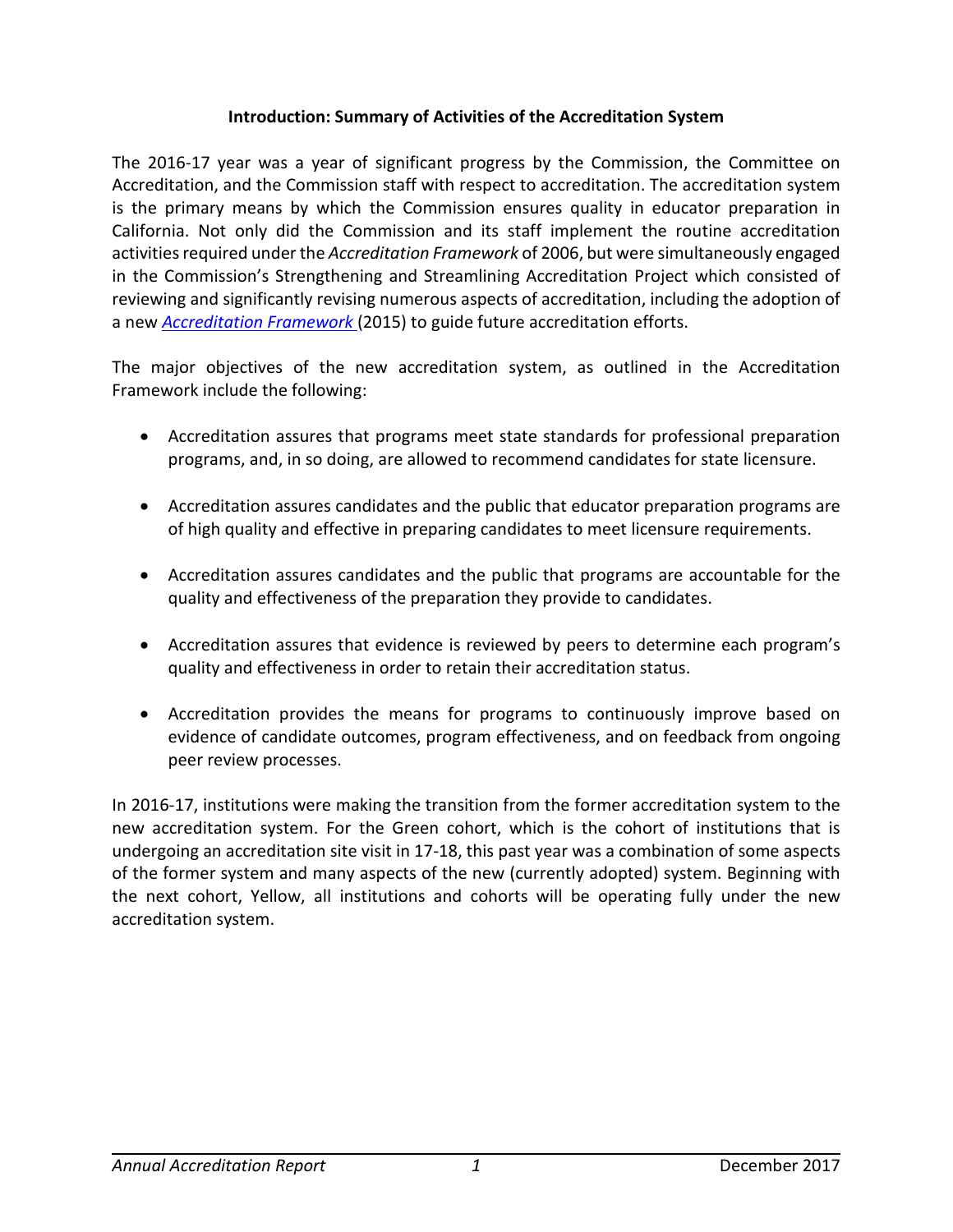The current system is designed as a 7 year cycle comprised of several major components or activities:

| Annually       | Data Submission                                                           |
|----------------|---------------------------------------------------------------------------|
| Years 1 and 4  | Submission of Preconditions Documentation                                 |
| Year 5, fall   | Program Review (program assessment for Green) Submission                  |
| Year 5, spring | <b>Common Standards Submission</b>                                        |
| Year 6         | <b>Site Visit</b>                                                         |
| Year 7         | Follow Up to address issues of concern identified by the Site Visit Teams |

Each of the over 260 Commission-approved institutions has been assigned a color cohort which identifies which component or activity is expected of those institutions in any given year. A full schedule of accreditation activities for each cohort can be found on the Commission's accreditation [webpage.](https://www.ctc.ca.gov/educator-prep/program-accred-sch-act)

#### *ANNUAL DATA SUBMISSION*

Consistency in data across institutions and across similar programs, including outcomes data, is an important part of the new accreditation system. The Annual Data Submission by institutions will allow the Commission to better identify specific information about credential programs operating in California. The system is scheduled to begin basic operation in late 2017.

#### *PRECONDITIONS SUBMISSION AND REVIEW*

Preconditions are grounded in California Education Code, Title 5 Regulations, or Commission policy. Responses to preconditions are submitted in Years 1 and Years 4 by each institution for each program that an institution is approved to offer. Immediate correction is required if an institution is deemed to be out of compliance with Preconditions.

#### *PROGRAM REVIEW*

During the new Program Review Process, each credential program provides specific required evidence or documentation demonstrating that the program is aligned to each of the Commission adopted program standards for the particular credential area. Documentation is reviewed by trained educators with expertise in the credential area and a decision about whether the program standards are preliminarily aligned is made. The institution is provided feedback and then must provide an addendum, at least 60 days prior to the Site Visit, addressing any areas that were not found to be preliminarily aligned. This addendum is then used by the site visit team as additional information to consider when determining whether the standard is met.

#### *COMMON STANDARDS REVIEW*

Also in Year 5 of the cycle, program sponsors submit specific documentation that indicates alignment with the Commission's adopted Common Standards. Reviewers examine the documentation and determine whether the standard can be preliminarily aligned. This information helps focus and inform the accreditation site visit in Year 6.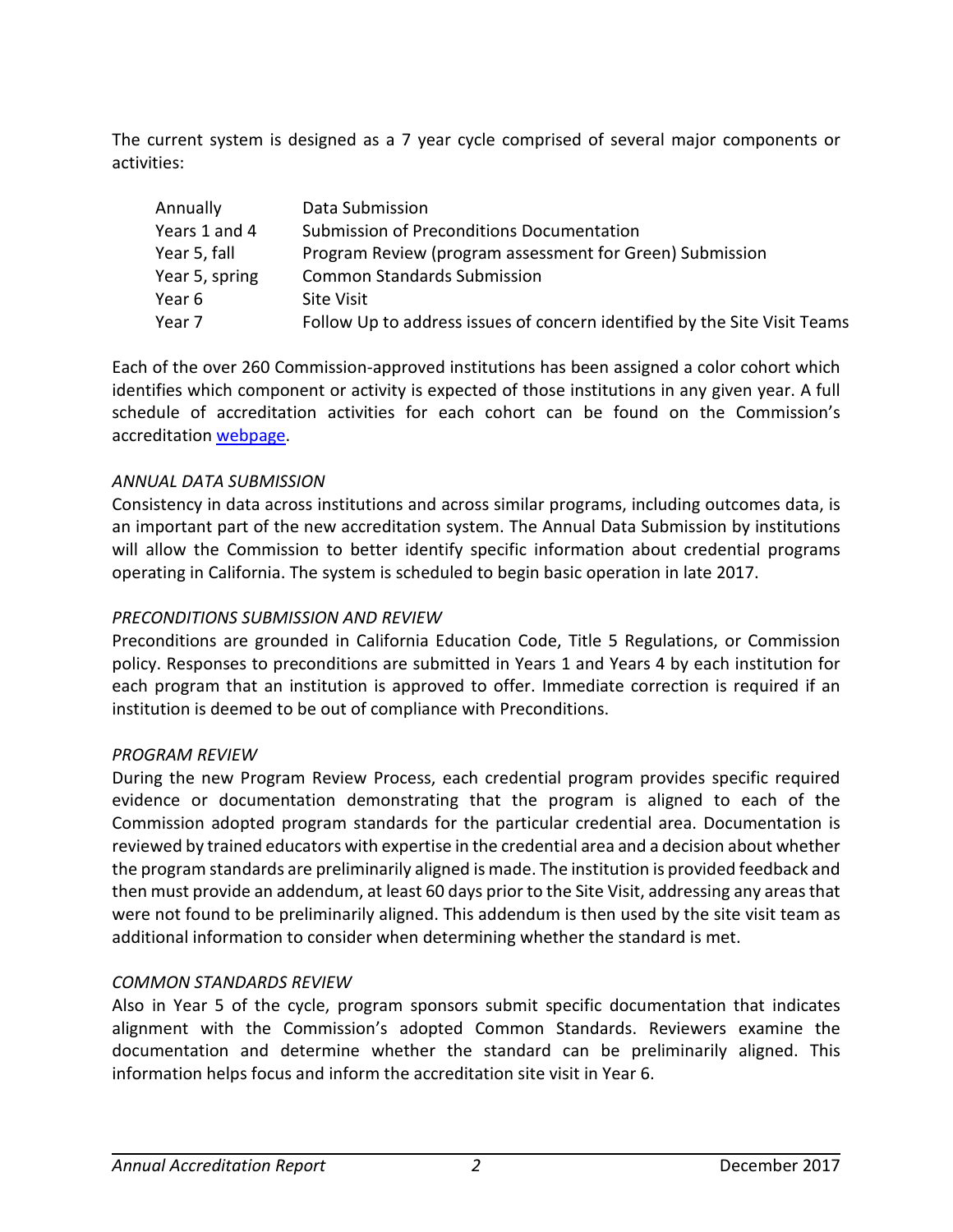#### *SITE VISITS*

All data are provided to a trained team of evaluators and these evaluators determine whether the standards are met and to determine an accreditation recommendation for the Committee on Accreditation. Site visits include in-depth interviews of graduates, candidates, employers, and program faculty and administrators. The purpose of the site visit is to determine whether standards are met and to what extent the program is effectively implemented.

The Commission is assisted in the implementation of the accreditation system by the Committee on Accreditation. This body is comprised of twelve members of the education community – six from postsecondary education and six K-12 practitioners. While the Commission sets policy for accreditation, the COA implements the accreditation system and makes accreditation decisions for institutions offering educator preparation in California. Further, the success of the accreditation system also depends on the commitment of hundreds of experts in the field - those who have a role in preparing educators and practitioners themselves - who are trained and calibrated to serve as reviewers for document review and for site visits.

This report presents information about the accreditation system, the COA decisions, and the major components for the academic year 2016-17.

The Commission completed its year of technical assistance and transition in 2016-17. All future reports will be focused on the activities that fall under the umbrella of the recently adopted *[Accreditation Framework](https://www.ctc.ca.gov/docs/default-source/educator-prep/accred-files/accred-framework-2016-02.pdf) (2016)* and will reflect the revised accreditation cycle of activities, the new data warehouse and dashboards, inclusion of statewide survey data, revised processes and procedures and, perhaps most importantly, strengthened and streamlined standards and competencies adopted by the Commission.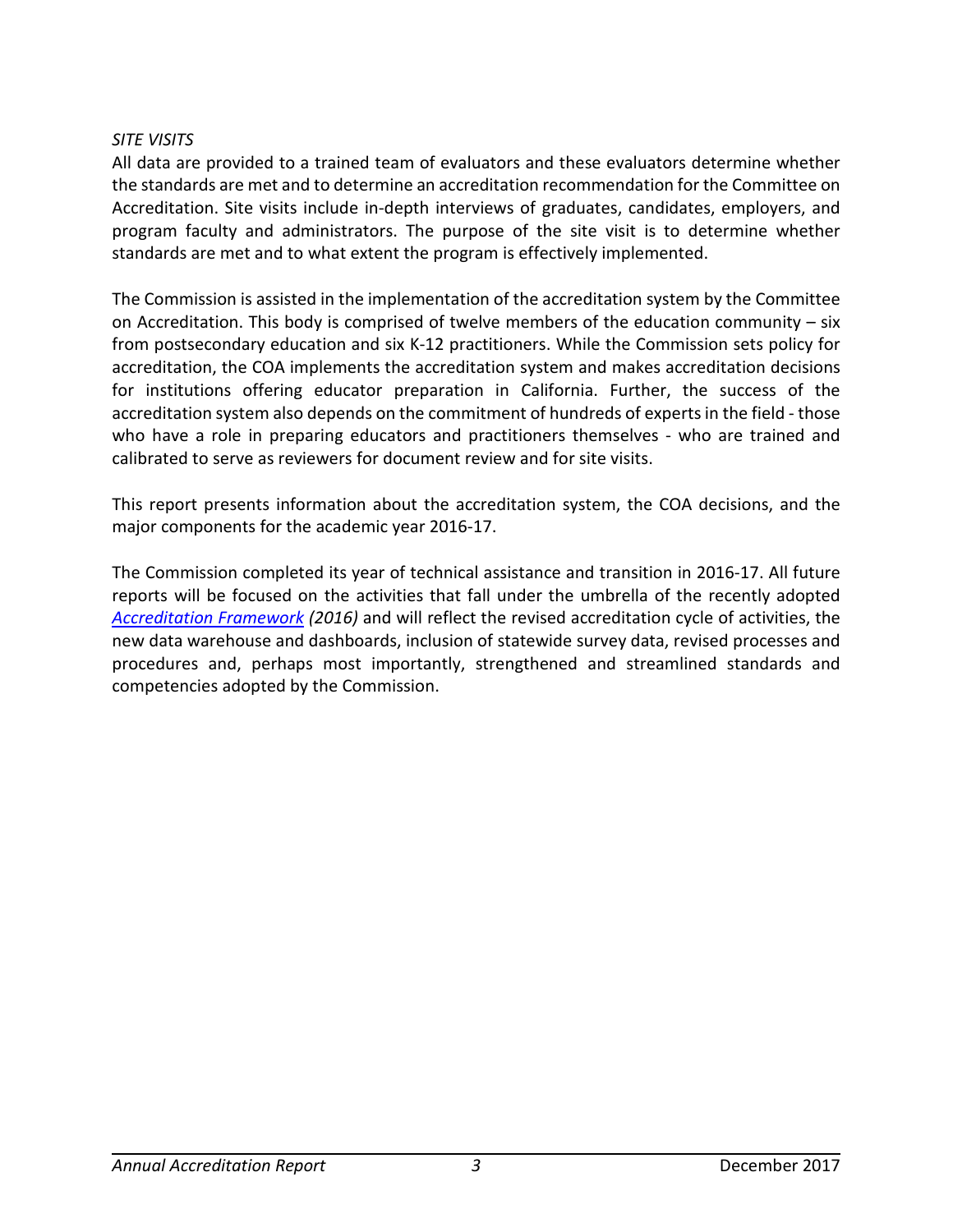## **Section I: Accomplishment of the Committee's Work Plan in 2016-17**

The Commission's Strengthening and Streamlining Project was a multipronged effort that began late in 2014 and continued throughout 2016-17. Among its various critical components were the following:

- Adoption of a New [Accreditation Framework](https://www.ctc.ca.gov/docs/default-source/educator-prep/accred-files/accred-framework-2016-02.pdf)
- Adoption of a New Accreditation Handbook
- Implementation of New Initial Institutional Approval Process
- Implementation of New Common Standards
- Implementation of New General Preconditions
- Implementation of New Teaching Performance Expectations for Preliminary Multiple and Single Subject Programs
- Implementation of New Preliminary Multiple and Single Subject Program Standards
- Implementation of New Preliminary Administrator Preparation Standards
- Implementation of New Induction Standards for Teachers and for Administrators
- Adoption and Implementation of New California Administrator Performance Expectations (CAPEs)
- Development and Piloting of New CalTPA and CalAPA
- Development and Implementation of New Procedures for Common Standards and Program Standards Submission and Review
- Development of New Data Warehouse and New Annual Data Submission System
- Development and Implementation of Numerous Data Dashboards
- Implementation of Surveys to Inform Program Improvement and Accreditation Decisions Program Completers for Preliminary Multiple Subject, Single Subject, Education Specialist, Administrator, Teacher Induction, Employers, and Master Teachers

Implementation of the numerous aspects of the new accreditation system listed above has been no small undertaking. Below is a brief summary of some of the major components of the 2016- 17 accreditation activities. In an effort to ensure successful implementation of the numerous aspects of the *Strengthening and Streamlining Project*, the 2016-17 year was not an average year with routine accreditation activities such as site visits. Rather, at the Commission's direction, efforts were focused on developing efficient and effective processes and procedures, materials, training reviewers, and the provision of extensive technical assistance to all program sponsors. All accreditation site visits, with the exception of revisits and follow up for institutions with issues previously identified by site visit teams, were deferred by one year. Site visits resume in the fall of 2017.

Because of the unusual nature of the year's accreditation activities, this report is also different than previous reports as there are fewer institutional accreditation findings on which to report. However, where appropriate, the efforts to implement the above list of components of the Strengthening and Streamlining Project are included in this report.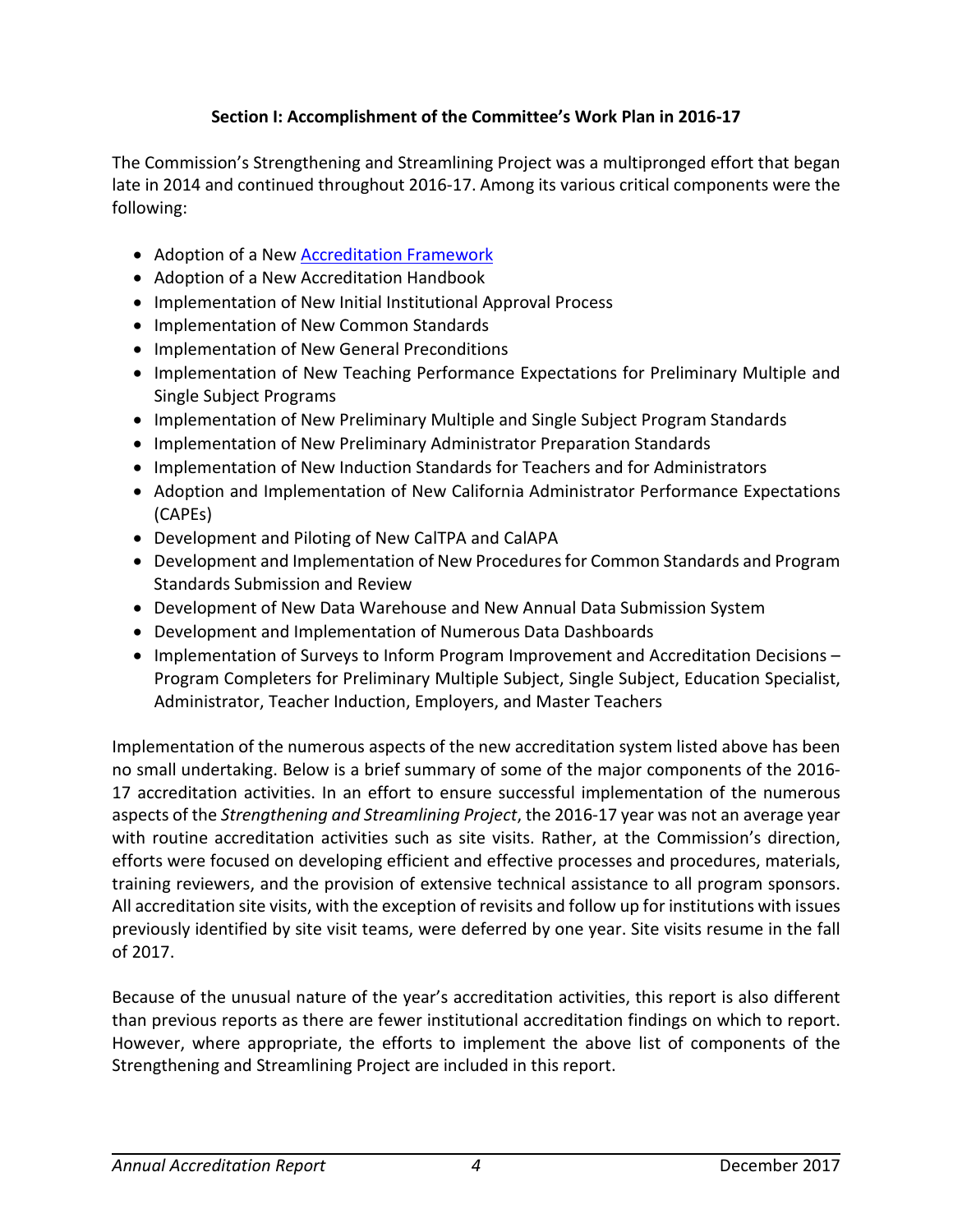## **Purpose 1. Ensure Accountability to the Public and to the Profession**

*Maintain public access to the [Committee on Accreditation.](https://www.ctc.ca.gov/educator-prep/coa)* The COA held meetings on the following dates:

> August 8, 2016 November 9, 2016 February 3, 2017 March 24, 2017 June 29, 2017

All Committee meetings were held in public and all meeting agendas posted in accordance with the Bagley-Keene Open Meeting Act. The Commission's website was utilized fully to provide agenda items and notification of meetings, as well as broad-based access to critical accreditation materials for institutions and others interested in accreditation.

As a continuing cost saving measure and to ensure access for all participants, phone conferencing and Zoom, a videoconferencing program, were used frequently, where possible and appropriate, in order that those located in various regions of California who are involved in accreditation activities could participate without the time and cost commitments required of traveling to the Commission offices. Unfortunately, recent changes to the Commission's communication system no longer allows for simultaneous web broadcasting and web conferencing. Because the Zoom capability is a necessity for COA business, the simultaneous web broadcasting had to be suspended. However, the zoom link is available to anyone who wishes to listen to the meeting in real time.

*PSD News*. The PSD E-news, developed in 2008, continued to be distributed weekly. This electronic notification reaches over 2,000 individuals including all approved institutions, to inform them of accreditation-related activities such as information regarding standards development and revision, technical assistance opportunities, and notification of requests for stakeholder comment.

*[Program Sponsor Alerts](https://www.ctc.ca.gov/educator-prep/ps-alerts)*. Program Sponsor Alerts (PSA) continued to be used to provide important and timely information on specific topics of interest to program sponsors. The Commission staff used this resource frequently in the 2016-2017 year, issuing 12 PSAs. The 12 PSAs issued from July 1, 2016 to June 30, 2017 are as follows:

| <b>Number</b> | <b>Issue Date</b> | <b>Title</b>                                                                      |
|---------------|-------------------|-----------------------------------------------------------------------------------|
| 16-08         | July 8, 2016      | Adoption of Revised California Teaching Performance<br><b>Expectations (TPEs)</b> |
| 16-09         | August 19, 2016   | Institution Profile Dashboard: Adding Institution's<br>Comment                    |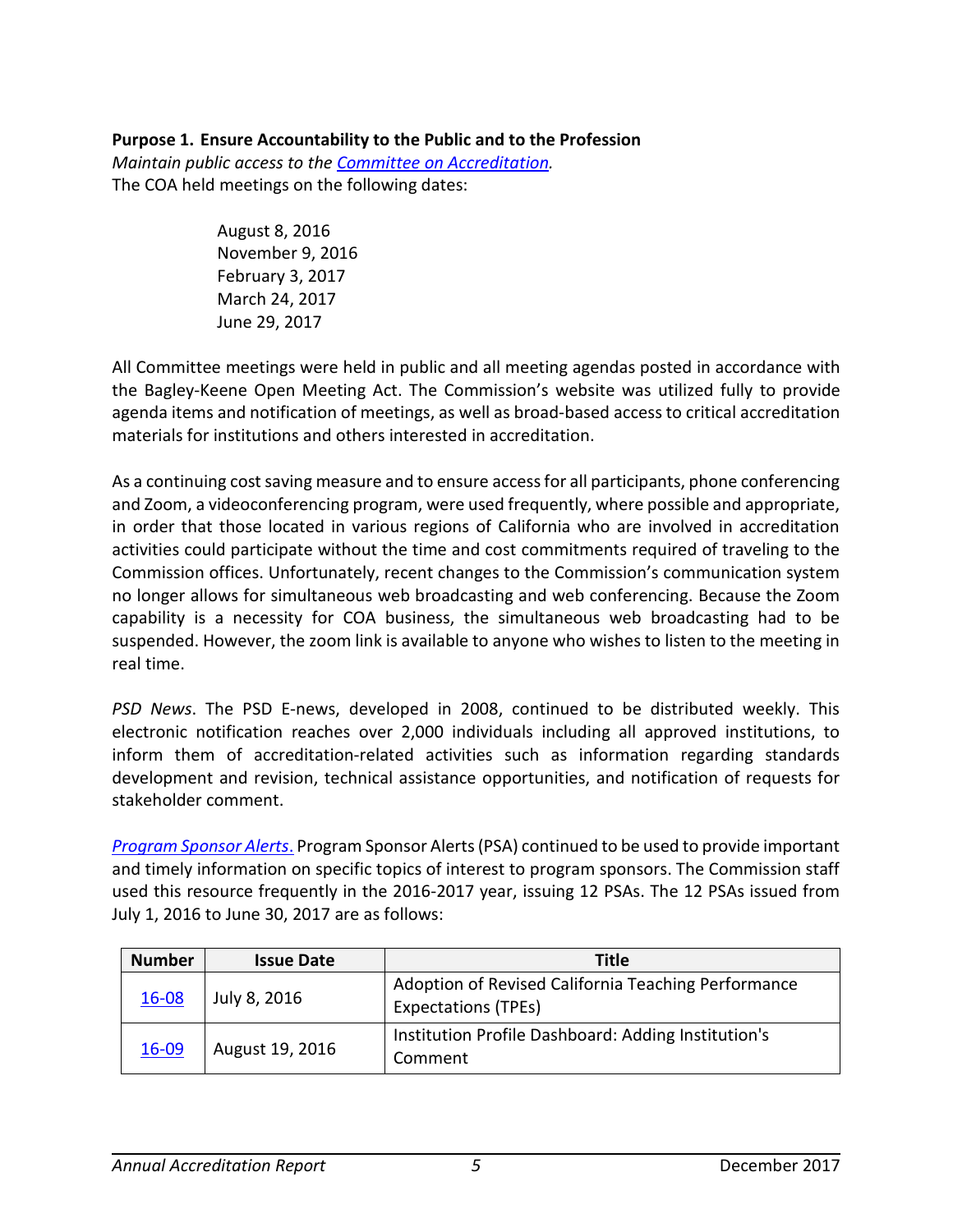| <b>Number</b> | <b>Issue Date</b>  | <b>Title</b>                                                                                                                                                                      |
|---------------|--------------------|-----------------------------------------------------------------------------------------------------------------------------------------------------------------------------------|
| $16 - 10$     | September 7, 2016  | Updates on Implementation of the Next Generation<br>Science Standards (NGSS) Subject Matter Requirements<br>(SMRs)                                                                |
| $16 - 11$     | September 30, 2016 | English Learner Authorizations for Holders of Preliminary<br><b>Teaching Credentials</b>                                                                                          |
| $16 - 12$     | November 4, 2016   | <b>Reinstituting Elementary Subject Matter Programs</b>                                                                                                                           |
| $16 - 13$     | December 15, 2016  | <b>Clear Induction Administrative Services Credential:</b><br>Change to 120 Day Enrollment Requirement and<br>Clarification of Professional Learning                              |
| $16 - 14$     | December 15, 2016  | 2016 General Preconditions and Revised Website                                                                                                                                    |
| $16 - 15$     | December 16, 2016  | Bachelor's Degree Requirement for a California<br>Credential                                                                                                                      |
| $17 - 01$     | January 23, 2017   | <b>Commission Adoption of Teacher Induction</b><br>Preconditions and Program Standards (2016)                                                                                     |
| $17 - 02$     | January 30, 2017   | Required Preliminary Multiple and Single Subject<br>Preparation Program Use of an Updated Teaching<br>Performance Assessment (TPA) Model Beginning in the<br>2018-19 Program Year |
| $17 - 03$     | February 22, 2017  | Revised Preconditions for Subject Matter Proficiency<br>Requirements Applicable to Candidates in<br>Undergraduate Integrated Programs                                             |
| $17 - 04$     | April 26, 2017     | Board of Institutional Review (BIR) Training                                                                                                                                      |

The PSA is used to communicate to program sponsors a specific issue such as requirements and deadlines for transition to new standards and has served the Commission and the field well. Program Sponsor Alerts will continue to be used to provide information to the field when necessary.

*Maintain a [Public Website of All Accreditation Results](https://info.ctc.ca.gov/fmp/accreditation/accreditation_reports.php) and Status for Each Institution.* For a number of years, the Commission has maintained a website where all accreditation site visit reports and actions taken by the COA is available to the public. The site includes the team report for each institution as well as the letter to the institution with the formal COA Action taken. The website is: [https://info.ctc.ca.gov/fmp/accreditation/accreditation\\_reports.php.](https://info.ctc.ca.gov/fmp/accreditation/accreditation_reports.php.)

The website is updated after each COA meeting to reflect any additional actions taken and includes the reports and actions for the most recent accreditation cycle.

*Preparation and Presentation of COA Reports to the Commission.* COA Co-Chairs Pia Wong and Anna Moore presented the COA annual report to the Commission at the [December 2016](https://www.ctc.ca.gov/docs/default-source/commission/agendas/2016-12/2016-12-3g.pdf?sfvrsn=45cf4d4_0) [Commission Meeting.](https://www.ctc.ca.gov/docs/default-source/commission/agendas/2016-12/2016-12-3g.pdf?sfvrsn=45cf4d4_0)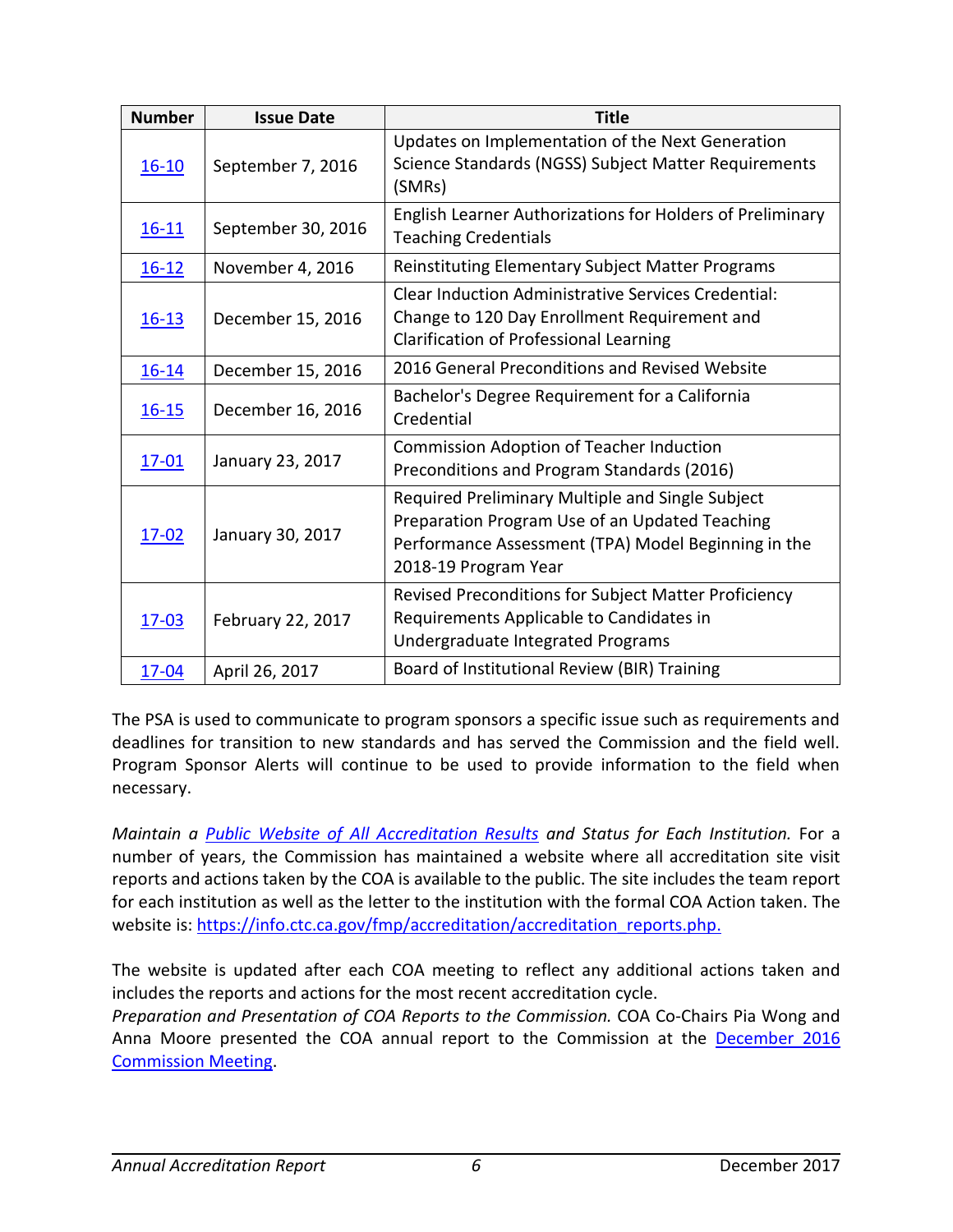*Commission Liaison*. The Commission's liaison provides an important perspective to COA discussions and serves as an effective means of communication between the COA and the Commission. For the 2016-17 year, the liaison to the COA was Commissioner Haydee Rodriguez who attended the COA meetings regularly.

*Implementation of a Fee Recovery System for Certain Accreditation Activities and Annual Accreditation Fee.* The Commission continued implementation of a cost recovery plan (regulations effective October 2013), for the review of new programs and for accreditation activities outside the typical accreditation cycle. In addition, in 2016-17, the Commission began looking at revisions to the regulations to align the language to aspects of the new accreditation system. This work will continue in 2017-18.

In addition, the Commission continued implementation of the Annual Accreditation Fee structure (Emergency regulations became effective in August 2014, followed by permanent regulations that became effective as of April 1, 2015.) As routinely scheduled, in 2016-17, Commission staff calculated the appropriate annual accreditation fees, invoiced institutions, collected the fees, and communicated with institutions when questions or disputes arose. These funds continue to be critical to supporting the infrastructure of the Commission's accreditation system.

*Removing Ability to Recommend: Strengthening the Implications for Noncompliance with Accreditation Requirements.* The ability to remove an institution's authority to recommend credentials continues to help to ensure that institutions comply with accreditation requirements in a timely manner. As noted in the Annual Report for 2014-15, the Commission began to increase the use of its ability to remove an institutional authority to recommend credentials in instances in which an institution is not complying with accreditation timelines and expectations. During 2016-17 five institutions did not pay the annual accreditation by the October 31, 2016 deadline at which time their ability to recommend credentials was removed until payment of the fees and a \$500 extraordinary fee was received. Each of the five institutions subsequently paid these fees and the ability to recommend credentials was reinstated.

# **Purpose 2. Ensure Program Quality**

*Professional Accreditation of Institutions and their Credential Preparation Programs.* This is one of the primary ongoing tasks of the Committee on Accreditation. The COA has been given full responsibility for making the legal decisions regarding the continuing professional education accreditation of institutions and their credential programs. However, the 2016-17 year was a highly unusual year as the Commission approved the deferment of site visits scheduled for 2016- 17 by one year in order to provide time for the institutions to plan and implement the vast number of changes required of the Strengthening and Streamlining Project including new standards and requirements for programs. The Commission staff used this year to provide extensive technical assistance to institutions as well as to refine the processes and procedures of the various components of the new accreditation system. The Commission did, however, ensure follow up would continue to take place for any institution that had to address stipulations, including revisits. This section includes a summary of both of those activities.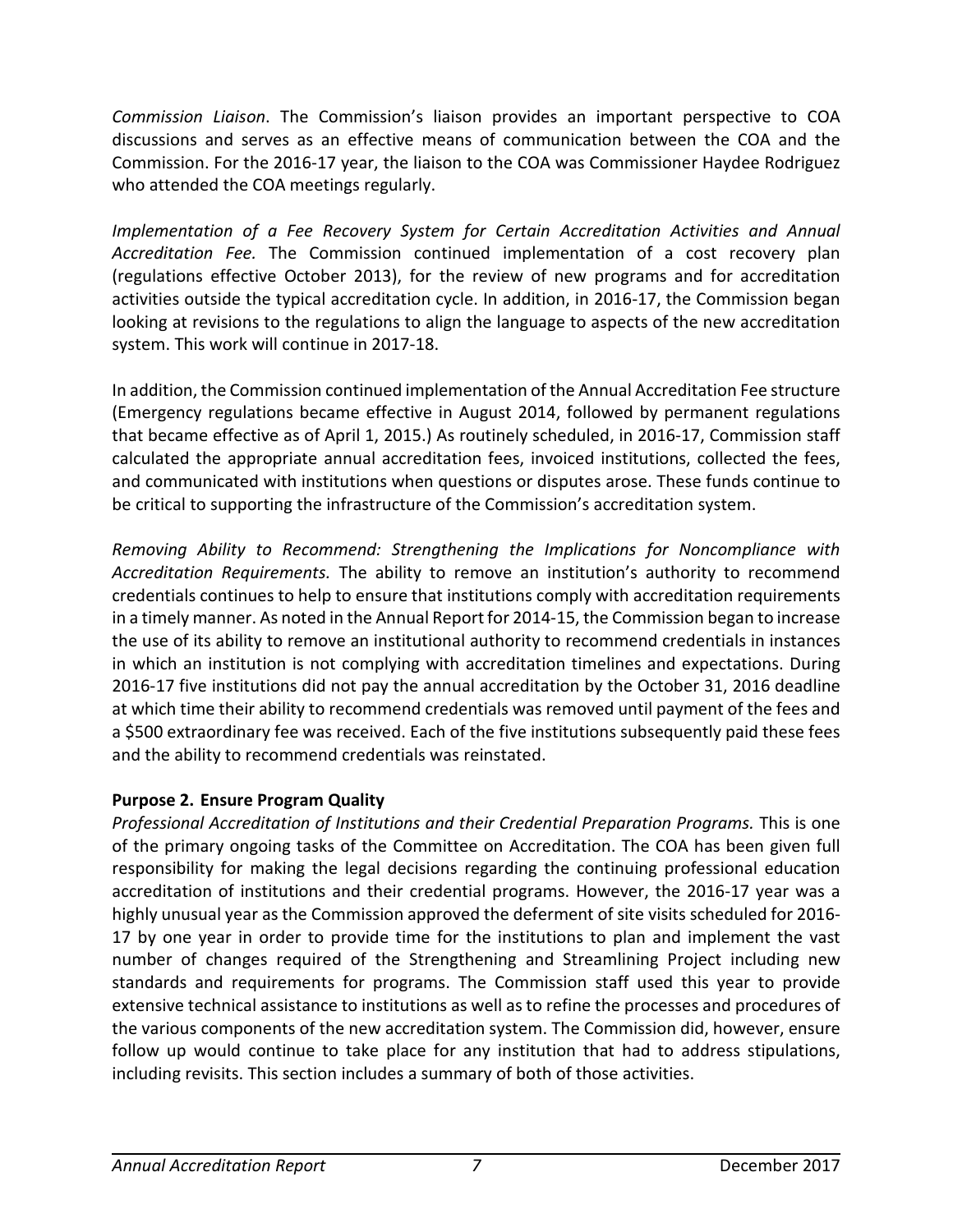*Ensuring Institutions Addressed Stipulations.* A list of the institutions that had stipulations placed upon it by the COA in a previous year is included in Section II of this report. Of the ten institutions that were accredited with stipulations in previous years, the COA removed the stipulations fully in the 2016-17 for six of them. Of the remaining four institutions, all made significant progress and were given additional time to address any remaining stipulations.

*Technical Assistance Efforts.* At the September 2016 meeting, staff brought forward a plan for technical assistance for the 2016-17 year and it was approved by the Commission. An Accreditation Technical Assistance Webpage was established on the Commission's website and stakeholders were kept informed of upcoming technical assistance opportunities through emails and the PSD Enews. Additionally, staff made itself available to present and discuss information at a variety of stakeholder meetings and conferences throughout the year. More than 2,000 institutional representatives from approximately 250 institutions participated in a wide variety of technical assistance activities.

This technical assistance work was summarized in a Commission agenda item presented at the June 2017 Commission meeting [June 2017 Technical Assistance Summary.](https://www.ctc.ca.gov/docs/default-source/commission/agendas/2017-06/2017-06-3a.pdf?sfvrsn=82e342b1_2) The tables below illustrate the numerous technical assistance meetings and webinars that staff and the field were engaged in to ensure that the Commission's newly adopted standards, requirements, and accreditation system would be implemented effectively and efficiently. Additional detail on these activities can be found in the Commission agenda item referenced above but summary tables are provided in order to demonstrate the frequency and scope of these technical assistance activities in 2016-17.

| <b>Technical Assistance Activity</b>                                        | Date/Location | <b>Attendees</b> |
|-----------------------------------------------------------------------------|---------------|------------------|
| Webcast: Overview of the Accreditation System   Watch Webcast               |               | Unknown          |
| Presentation and Discussion at CCAC (2 sessions)   October 2016, Sacramento |               | 80               |
| Presentation and Discussion at CCTE (2 sessions)   October 2016, San Diego  |               | 200              |

#### **Technical Assistance for an Overview of the Accreditation System**

#### **Technical Assistance for Common Standards, Preconditions, and Program Review**

| <b>Technical Assistance Activity</b>                   | Date/Location                              | <b>Attendees</b> |
|--------------------------------------------------------|--------------------------------------------|------------------|
| Webcast: Common Standards                              | <b>Watch Webcast</b>                       | Unknown          |
| <b>Webcast: Preconditions</b>                          | <b>Watch Webcast</b>                       | Unknown          |
| <b>Webcast: Program Review Preliminary</b><br>Programs | <b>Watch Webcast</b>                       | Unknown          |
| <b>Webcast: Program Review Induction Programs</b>      | <b>Watch Webcast</b>                       | Unknown          |
| Common Standards, Preconditions, for Green             | <b>Commission Office</b>                   | 72               |
| Cohort Institutions.                                   | <b>Brandman University</b>                 |                  |
|                                                        | November 16, Commission Office             |                  |
| Program Review: Yellow Cohort Preliminary<br>Programs  | January 18, Loyola Marymount<br>University | 38               |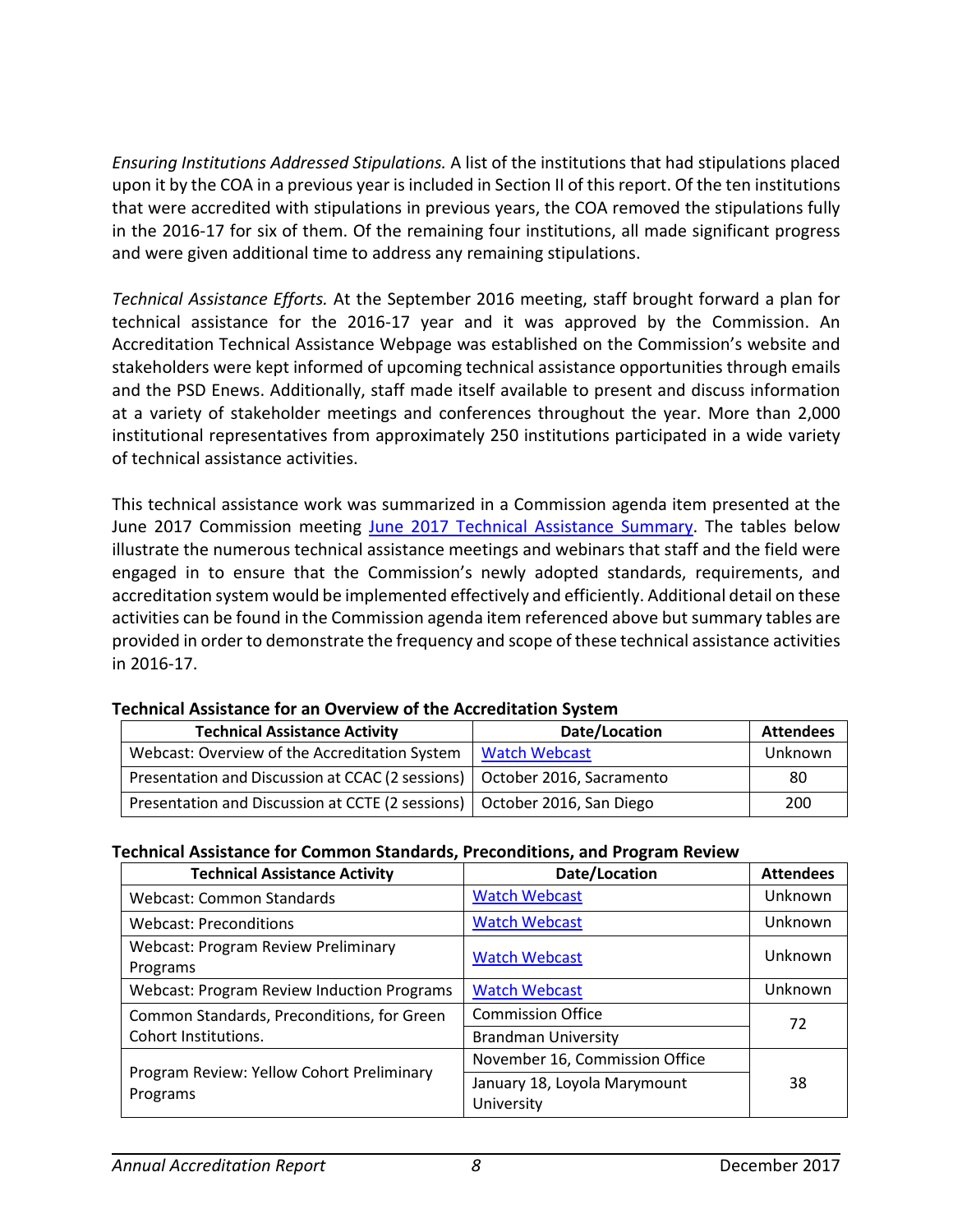| <b>Technical Assistance Activity</b>                                                                       | Date/Location                          | <b>Attendees</b> |
|------------------------------------------------------------------------------------------------------------|----------------------------------------|------------------|
|                                                                                                            | November 18, Commission Office         |                  |
| Program Review: Yellow Cohort Induction                                                                    | January 13, Loyola Marymount           | 43               |
| Programs                                                                                                   | University                             |                  |
| Program Review: Yellow Cohort Q and A                                                                      | May 1, 9, 11, 16, Zoom Meetings        | 29               |
|                                                                                                            | February 7, Brandman University        |                  |
|                                                                                                            | February 8, National University, San   |                  |
| Accreditation Year Five: Program Review and                                                                | Diego                                  | 152              |
| <b>Common Standards Submission: Induction</b><br>Programs                                                  | February 24, Commission Offices        |                  |
|                                                                                                            | March 16, New Haven USD                |                  |
|                                                                                                            | April 21, Kings COE                    |                  |
|                                                                                                            | January 25, St. Mary's College         |                  |
| Accreditation Year Five: Program Review and<br><b>Common Standards Submission: Preliminary</b><br>Programs | February 17, Fresno Pacific University |                  |
|                                                                                                            | February 23, Commission Offices        | 108              |
|                                                                                                            | March 10, CSU Fullerton, Irvine        |                  |
|                                                                                                            | March 17, Mount St. Mary's             |                  |
| Common Standard 5: Program Impact                                                                          |                                        | ~10              |
| Leadership for Accreditation for Deans and                                                                 | March 31, CCTE Sacramento              | $^{\sim}50$      |
| <b>Directors</b>                                                                                           |                                        |                  |

## **Technical Assistance for Preliminary Multiple/Single Subject Standards and TPEs**

| <b>Technical Assistance Activity</b>              | Date/Location                              | <b>Attendees</b> |
|---------------------------------------------------|--------------------------------------------|------------------|
| Webcast: MS/SS Standards                          | <b>Watch Webcast</b>                       | Unknown          |
| <b>Webcast: Teaching Performance Expectations</b> | <b>Watch Webcast</b>                       | Unknown          |
| Transition Plan Zoom Meetings (7 meetings)        | <b>Recorded Zoom Meeting</b>               | 74               |
| Regional Meetings (6)                             | September 26, Fresno Pacific<br>University |                  |
|                                                   | September 27, Commission Offices           |                  |
|                                                   | September 27, St. Mary's College           | 202              |
|                                                   | October 4, Claremont Graduate Univ.        |                  |
|                                                   | October 4, National University             |                  |
|                                                   | October 5, CSU Northridge                  |                  |
|                                                   | October 4, CSU East Bay                    |                  |
| MS/SS Standard 3: Implications for Interns        | October 18, Los Angeles COE                | 75               |
|                                                   | October 19, Cal Poly Pomona                |                  |

# **Initial Technical Assistance for Administrator/Teacher Performance Assessments**

| <b>Technical Assistance Activity</b> | Date/Location                             | <b>Attendees</b> |
|--------------------------------------|-------------------------------------------|------------------|
| Cal APA (2 Sessions)                 | October 7, CAPEA San Diego                | 80               |
| Cal APA Webinar Meetings             | Dec. 16, Jan. 14, Feb. 8, Mar. 1, Mar. 15 | 93               |
| In-Person Cal APA Meeting            | February 17, Point Loma University        |                  |
| <b>Office Hours CalAPA</b>           | Fridays, beginning January 2017 (phone)   | 25               |
| <b>Cal TPA Webinar Meetings</b>      | Dec. 15, Jan. 13, Feb. 8, Mar 1, Mar. 15  | 143              |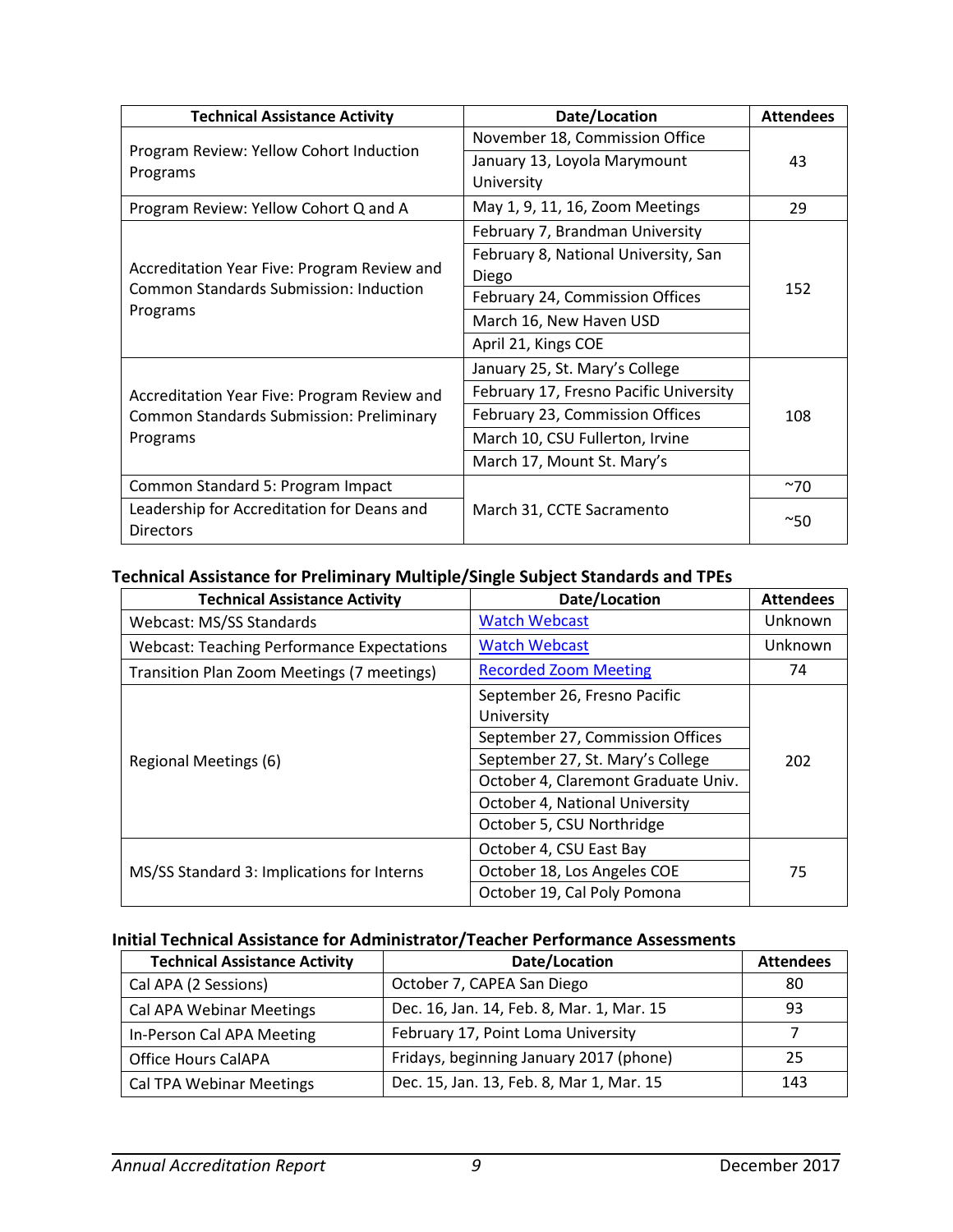| <b>Technical Assistance Activity</b> | Date/Location                            | <b>Attendees</b> |
|--------------------------------------|------------------------------------------|------------------|
| In-Person Cal TPA Meeting            | January 23, University of San Diego      |                  |
| <b>Cal TPA Coordinators Meeting</b>  | March 24, Brandman University            |                  |
| <b>Office Hours Cal TPA</b>          | Fridays, beginning January. 2017 (phone) | 24               |

#### **Technical Assistance for Teacher Induction Program Standards Implementation**

| <b>Technical Assistance Activity</b>                                                      | Date/Location                                                                                                                                                                   | <b>Attendees</b> |
|-------------------------------------------------------------------------------------------|---------------------------------------------------------------------------------------------------------------------------------------------------------------------------------|------------------|
| Webcast: Transitioning to the New Teacher<br><b>Induction Preconditions and Standards</b> | <b>Watch Webcast</b>                                                                                                                                                            | Unknown          |
| Support for Implementing New Standards<br><b>Fall Meetings</b>                            | September 28, Los Angeles USD<br>September 29, Fontana USD<br>September 30, Merced COE<br>October 17, Davis Joint USD<br>October 19, New Haven USD<br>November 4, San Diego COE | 328              |
| Transitioning to Induction, Presentation<br>and Discussion                                | October 12-14, CCAC                                                                                                                                                             | 220              |
| How Data Drives Improvement within the<br>Commission's New Accreditation System           | January 27, Induction Program<br>Evaluation Meeting, Sacramento                                                                                                                 | 130              |
|                                                                                           | January 24, Los Angeles COE                                                                                                                                                     | 70               |
| Support for Implementing New Standards<br><b>Spring Meetings</b>                          | February 3, Tulare COE                                                                                                                                                          | 47               |
|                                                                                           | February 8, St. Mary's College                                                                                                                                                  | 97               |
|                                                                                           | May 4, Riverside COE                                                                                                                                                            | 54               |
|                                                                                           | May 9, San Diego COE                                                                                                                                                            | 29               |

## **Technical Assistance for Institutions Preparing for 2017-18 Site Visits**

| <b>Technical Assistance Activity</b>         | Date/Location                                 | <b>Attendees</b>   |
|----------------------------------------------|-----------------------------------------------|--------------------|
|                                              | January 19, Commission Offices                | 62                 |
| Site Visit Preparation: Green Cohort         | January 19, Brandman University, Irvine       |                    |
| Year-Out from Site Visit Consultant Previsit | Spring - Summer 2017                          |                    |
| Monthly Phone/Zoom Conferences               | Begun Spring 2017, continuing until<br>visit. | 29<br>institutions |

#### **Initial Technical Assistance Activities for the Board of Institutional Reviewers**

| <b>Technical Assistance</b><br><b>Activity</b>      | Date/Location                                | <b>Attendees</b> |
|-----------------------------------------------------|----------------------------------------------|------------------|
|                                                     | February 13, Santa Clara COE                 |                  |
| Program Reviewer<br><b>Training and Review</b>      | February 23, Commission Office               | 64               |
|                                                     | April 21, Brandman University, Irvine        |                  |
| Common Standards<br>Reviewer Training and<br>Review | May 2, Commission Office                     | 6                |
|                                                     | May 10, Loyola Marymount University          | 13               |
|                                                     | May 12, St. Mary's College                   |                  |
|                                                     | June 6, Riverside County Office of Education | 10               |
|                                                     | June 16, Commission Office                   | 4                |
|                                                     | June 23, Fresno Pacific University           | 18               |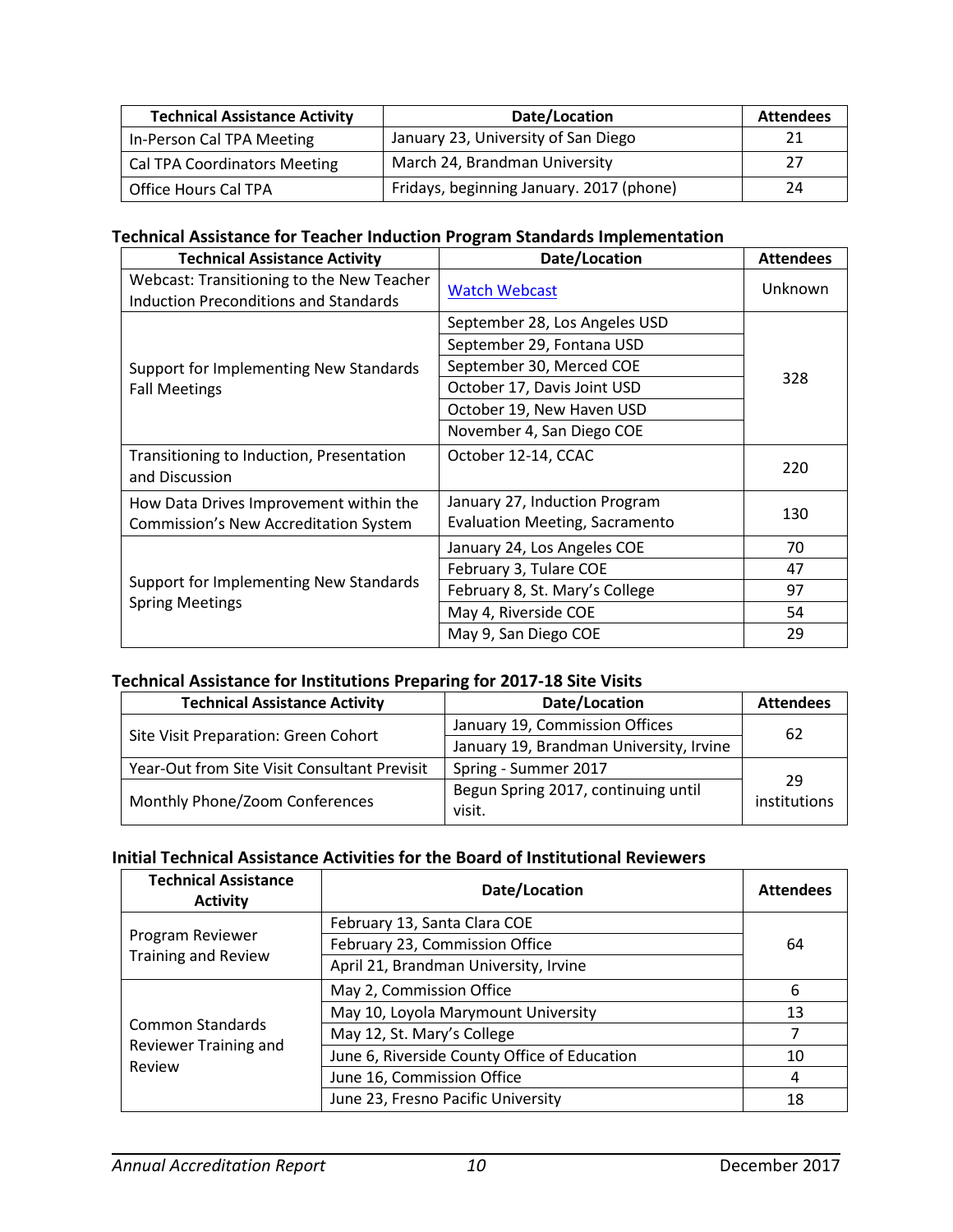| <b>Technical Assistance</b><br><b>Activity</b> | Date/Location                                        | <b>Attendees</b> |
|------------------------------------------------|------------------------------------------------------|------------------|
|                                                | July 7-August 17, make-up reviews, various locations |                  |

#### **Technical Assistance Provided to Institutions Seeking Initial Approval**

| <b>Technical Assistance Activity</b>                                                                   | Date/Location                  | <b>Attendees</b>                       |
|--------------------------------------------------------------------------------------------------------|--------------------------------|----------------------------------------|
| Accreditation 101: Expectations and<br>Responsibilities for Commission Approved<br><b>Institutions</b> | August 31, Commission Office   |                                        |
|                                                                                                        | September 1, Commission Office | 80 (16<br>prospective<br>institutions) |
|                                                                                                        | December 13, Commission Office |                                        |
|                                                                                                        | April 12, Commission Office    |                                        |

#### **Other Related Activities**

| <b>Technical Assistance Activity</b>                                | Date/Location                | <b>Attendees</b>     |
|---------------------------------------------------------------------|------------------------------|----------------------|
| Think Tanks in Preparation for Transition to New                    | Multiple dates and locations | 73                   |
| Administrative Services Program Standards (Table 4)                 | during 2015-16               |                      |
|                                                                     | October 12-14, CCAC,         |                      |
| Update for Interns, Q and A (2 sessions)                            | Sacramento                   | 185                  |
| Update on Preliminary and Clear Administrative                      | October 12-14, CCAC,         |                      |
| Services                                                            | Sacramento                   | 80                   |
| Webcast: Elementary Subject Matter Programs                         | <b>Watch Webcast</b>         | Unknown              |
| Cohort Consultant Email, program-specific email, and<br>phone calls | Ongoing daily                | Unknown <sup>*</sup> |

\*Average of 50 per week per consultant

Overall, approximately 85% of institutions took part in one or more technical assistance events. The transition year allowed time and resources for staff to assist institutions and programs to successfully implement new standards and accreditation activities by the 2017-18 academic year. An unintended, but welcomed outcome was that new relationships with program sponsors were forged and existing ones were strengthened.

*Accreditation Handbook revisions.* The *Accreditation Handbook* explicates the processes and procedures of the various components of the accreditation system. As the various components of the new accreditation system were developed, staff and the COA considering what language needed to be included in the *Handbook.* Considering revisions to processes and procedures as a result of the strengthening and streamlining accreditation project were a considerable part of the COA work in 2016 and the COA adopted many of the revisions to the *Accreditation Handbook* in March and April of 2016 [\(http://www.ctc.ca.gov/educator-prep/accred-handbook.html\)](http://www.ctc.ca.gov/educator-prep/accred-handbook.html). As implementation of the various components began in 2016-17, the *Handbook* language became critically important and adjustments to the *Handbook* will continue to be made as staff and COA have more experiences with implementation. An example of a significant *Handbook* change in 2017 included the additional revision to the Initial Institutional Approval Process enacted by the Commission in February 2017. The COA incorporated those changes into the *Handbook* in March 2017.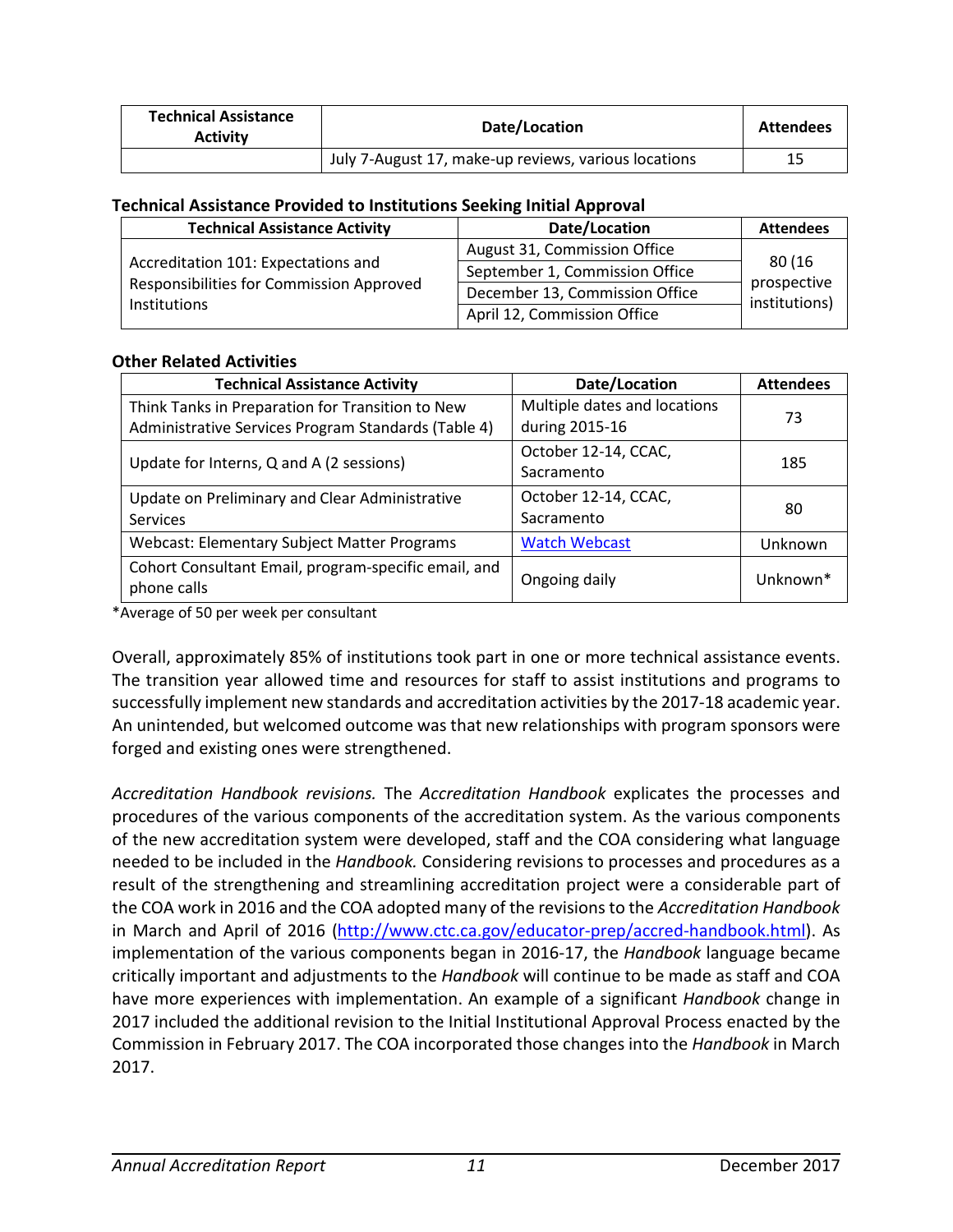*Receive regular updates on Commission activities related to accreditation and provide Commission with advice on issues related to accreditation as requested by the Commission.*  During 2016-17 staff continued to prepare agenda items for the COA on issues related to the Commission's work as directed by the Commission or as appropriate to the continuing work of the Committee. The COA continued to discuss issues referred to it by the Commission and provide guidance as appropriate. With the efforts to streamline and strengthen accreditation this function continued to be critically important in 2016-17.

## **Purpose 3. Ensure Adherence to Standards**

*Review and take action to grant initial approval of new program sponsors.* In October 2015, the Commission approved a new initial institutional approval policy for institutions seeking to become a Commission-approved program sponsor of educator preparation programs in California. The requirements for an institution to become a Commission-approved educator preparation program sponsor in California was an area in which significant strengthening and revision was necessary as it had not been reviewed in many years. The Commission lifted the temporary moratorium on Initial Institutional Approval in February 2016. As the Commission updated the *[Accreditation Framework](https://www.ctc.ca.gov/docs/default-source/educator-prep/accred-files/accred-framework-2016-02.pdf)* and the *[Accreditation Handbook](https://www.ctc.ca.gov/educator-prep/accred-handbook)*, implementation began in early spring 2016 with the first Accreditation 101 session being held on May 10, 2016. Additional sessions of Accreditation 101 sessions were held in August 2016, September 2016, December 2016, and April 2017. A total of 16 institutions interested in offering educator preparation in California attended with a team of key individuals, as required.

During this reporting period the Commission also made significant adjustments to the new process for Initial Institutional Approval. The Commissioners directed the staff to review and provide recommendations on some of the Eligibility Criteria, specifically with respect to areas of lesser discretion which then allowed the Commission to focus its attention and review on those areas believed to require greater Commission deliberation, discretion, and agreement. The Commission approved these changes at the February 2017 meeting and they were incorporated into the [Accreditation Handbook](https://www.ctc.ca.gov/educator-prep/accred-handbook) by the COA at its March 2017 meeting.

As a result of the establishment of the new Initial Institutional Approval process, the first 5 (five) institutions were brought to the Commission for consideration and approval for one of the Stages of Initial Institutional Approval. These are listed in Section II of this report.

*Review and take action to grant initial program approval for new credential programs.* This is also one of the major ongoing tasks of the Committee on Accreditation. The COA has developed procedures for handling the submission of proposed credential programs for Commissionapproved institutions. Programs are only granted initial approval when reviewers have determined that all Commission's standards are met and after COA acts to approve. This review process continued in 2016-17. Because institutions may submit program proposals anytime throughout the year, the Commission attempts to find reviewers willing and able to review the documents as soon as possible. As a result, the vast majority of the reviews for new program proposals are conducted remotely – with reviewers being sent the documents and devoting time on their own schedule, at their homes or offices, working via technology with their initial program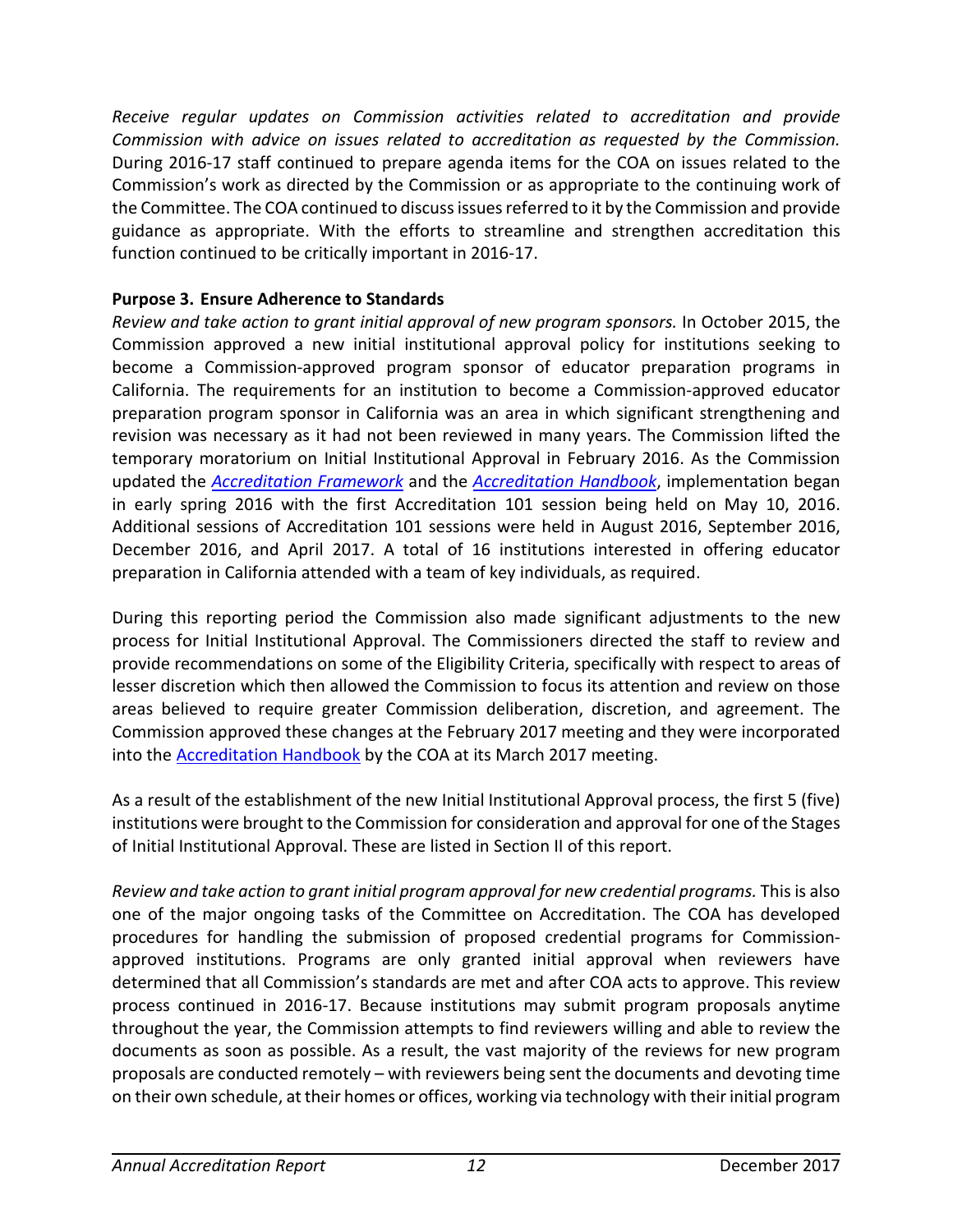review partner. A total of 29 new programs were approved by the COA in 2016-17. The list of these new programs is included in Section II of this report.

*Complete the "old" Program Assessment activities and begin the "new" Program Review process.* The Green cohort was the last cohort to submit Program Assessment documents under the former process in 2014. The results of this process will be used in accreditation site visits in 2017- 18. All institutions, commencing with the Yellow Cohort in Fall 2017, will submit Program Review. In 2016-17, the streamlined evidence requirements and processes for the new Program Review process were developed and finalized. In addition, the process was piloted with the Administrative Services credential programs since the timing of the adoption of new standards and performance expectations proved ideal to pilot the new system prior to going to scale. The feedback from reviewers of the Administrative Service credential Program Review was overwhelmingly positive with most reviewers expressing that they believed they better understood the program they were reviewing than the lengthy narrative of the previous process, and yet they were able to complete the review task in a much shorter window of time. This new process has every indication of meeting the Commission's charge to both strengthen and streamline the accreditation process.

*Begin the New Common Standards Review Process.* Commission staff developed and the COA approved a new streamlined approach to Common Standards review which included the submission of prescribed documentation and information along with very limited narrative. Common Standards submissions for the Green Cohort were due in March 2017 and during the spring and summer 2017, the new Common Standards review process was implemented for the first time and will be used to inform this year's site visits. Like the Program Review process, reviewers expressed overwhelming positive support for the new process noting that they were able to complete the review process and reach preliminary findings in a much shorter timeframe than the previous process. Knowing that the team lead and the Common Standards reviewers who read the submissions would also be at the site visit allowed them to feel confident that any areas needing follow up or further inquiry that resulted from the document review would take place since they were already familiar with the issues and outstanding questions.

*Begin the New Process of Review of the Preconditions.* The Commission's new accreditation system requires that preconditions be submitted and reviewed in Years 1 and 4 of the 7-year cycle. Three cohorts of institutions submitted preconditionsin Spring 2017. They included Yellow and Violet who were in years 1 and 4 of the cycle and the Green Cohort, who because of where they fell within the timeframe of shifting from one accreditation system to another, were also required to submit updated preconditions documents. Reviewing these preconditions was a significant endeavor that required the participation of most of the consultants and analysts in the Professional Services Division. Follow up and corrections were required of many programs and hence required a second review. Numerous potential improvements in the submission and review process were identified and will be incorporated in time for the submission of the preconditions for spring 2018.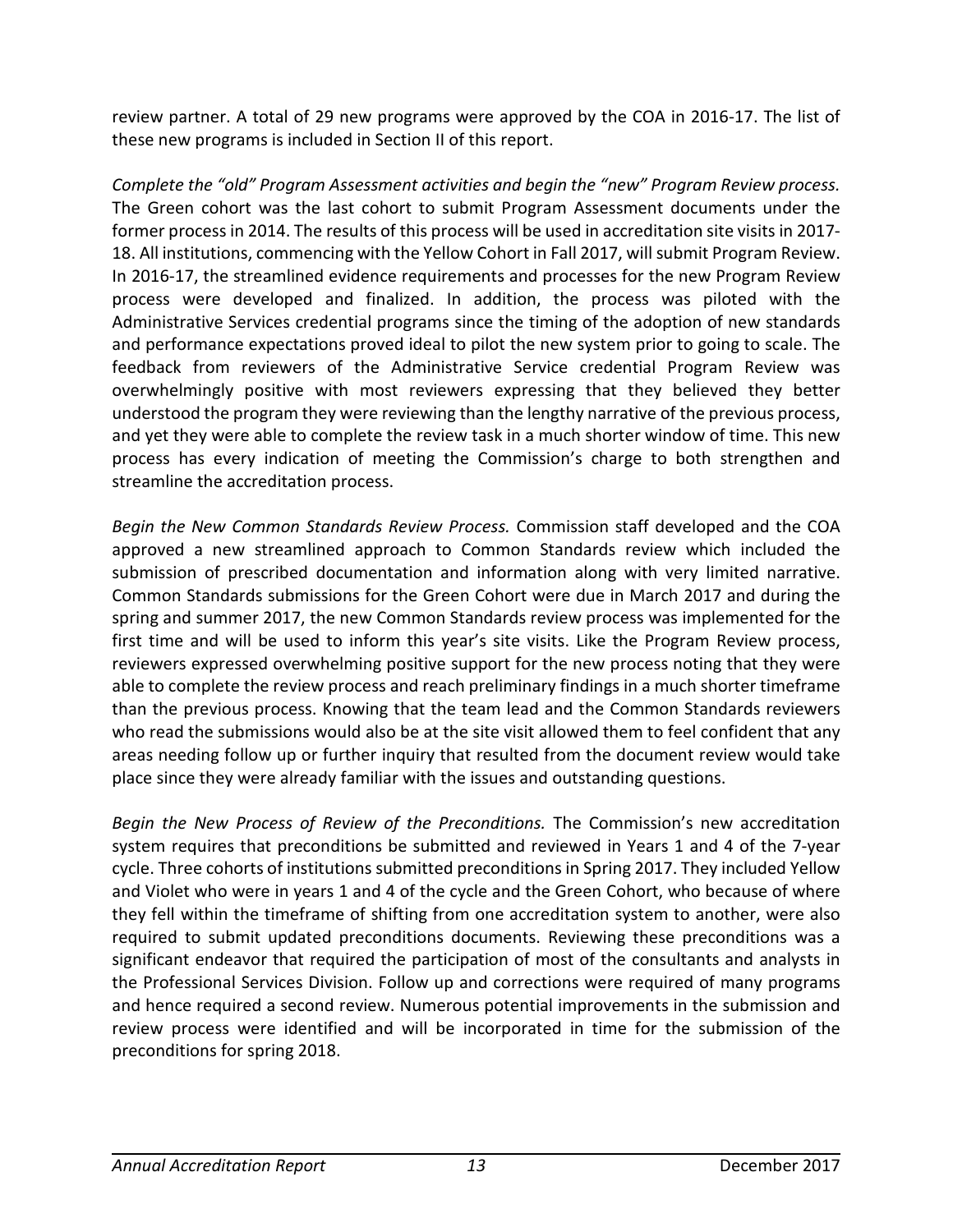*Development of the new Annual Data System.* The development of a new annual data system was one of the key components to the work plan for 2016-17. The Commission entered into an agreement with a technology contractor who worked closely with the Commission staff over the course of the year to build the infrastructure necessary to allow institutions to provide consistent data about their programs, candidates, and outcomes. The data system is multi-pronged and multi-purposed. Various aspects of the system and the data will be used by institutions, the Commission and its staff, and accreditation teams. In addition, where appropriate, some of the data will interface with the data dashboards and be available to members of the public. First year efforts include establishing institutional logins, designating the type of authority individuals from each institution will have within the system, and beginning to establish program "sets" with basic data (pathways offered, enrollment, completion information, etc.). As the data system is more developed over time, additional information, particularly outcomes-based data, will be included in the annual data system.

*Implementation of Survey Instruments.* Using data from survey instruments is one important component to increasing the focus on outcomes in the accreditation system. In 2016-17 the Completer Surveys (Preliminary Multiple Subject, Single Subject, Education Specialist, Clear Admin Services, General Education Induction, and Clear Education Specialist Induction) were integrated into the credential recommendation process so that program completers must go through the survey to pay for the credential that was earned. A completer may elect to not respond to the survey, but the number of completers who have done this is small. The response rate for the surveys in prior years had varied between 20 and 30% for the state with some institutions having no completers submit a survey. With the survey embedded into the credential recommendation process the response rate for the 2016-17 surveys varied from 92-96%. Completer Surveys are open from September 1 to August 31 annually with the program reports being sent to institutions in October for the prior year.

In addition to the six Completer Surveys, the Commission administers both a Master Teacher survey and an Employer survey. The Master Teacher survey was in its second year of administration while the Employer Survey was piloted in 2016-17. The Master Teacher survey is open from September 1-August 31 annually. Preliminary teacher preparation programs send the link to the Master Teacher survey to all their master teachers. The Employer Survey is open in the fall—November-December—and asks employers to provide feedback on an institution's programs if the employer has hired at least 2 completers from that program in the past 3 years. More information on the Surveys can be found on this [webpage:](https://www.ctc.ca.gov/educator-prep/completer-surveys)

The results from the surveys will be used by accreditation site visit teams in 2017-18 to inform accreditation findings and, when appropriate, to streamline the review. When the response rate is high and the feedback positive for an institution and its programs, a smaller proportion of program completers may be needed for interviews during the site visit. At the conclusion of this first year of using the survey instruments to inform accreditation activities, staff and the COA will review how the teams used survey information to focus their review.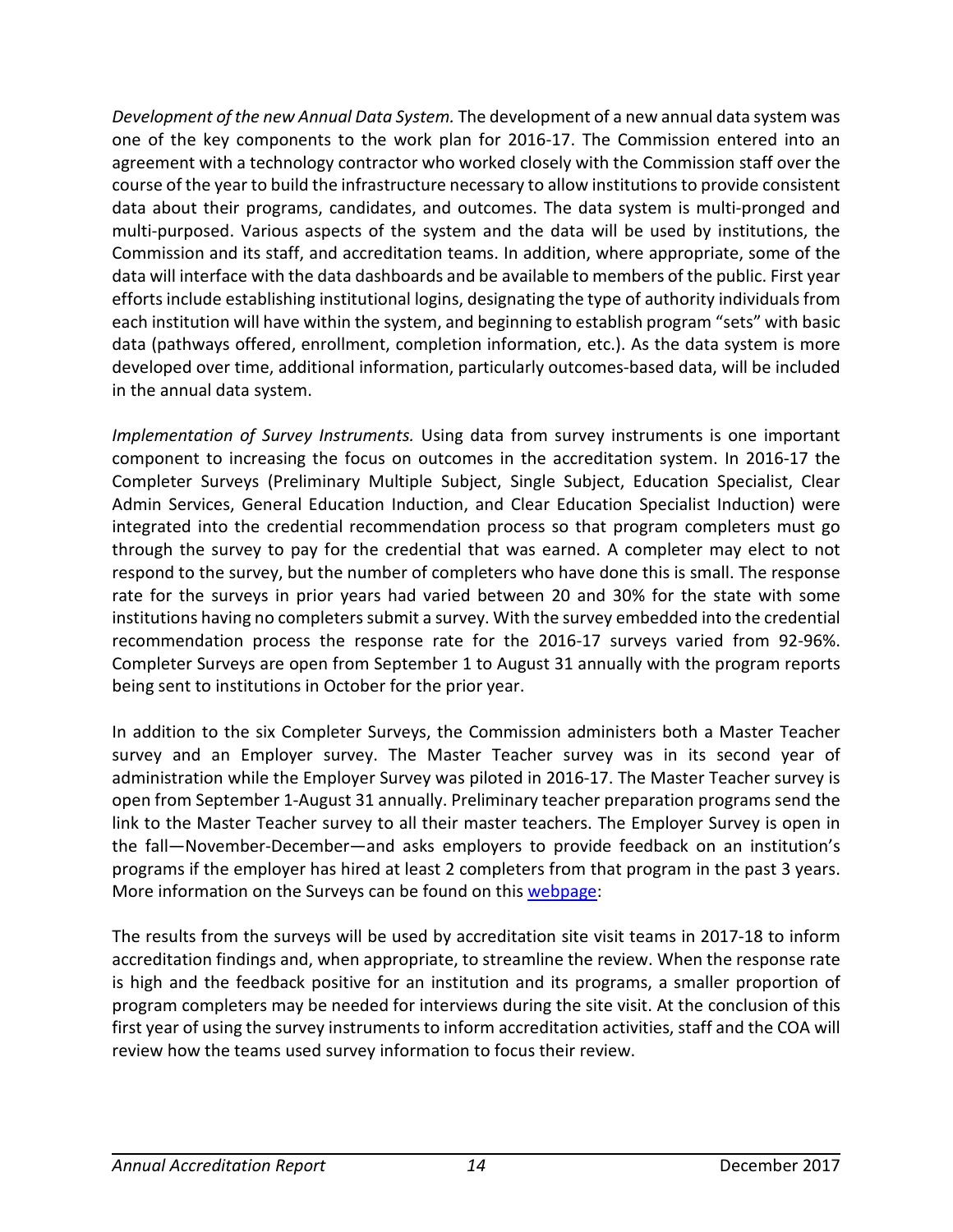*Develop and Implement a New Team Lead Training.* In early Fall of 2017, the Commission staff held two Team Lead training sessions for those individuals who would be leading site visit teams in 2017-18 with the Green Cohort institutions. This training covered a variety of topics including the overall approach of the new accreditation system, an overview of new aspects of the standards, and the new processes and procedures required. These trainings were very successful and well attended.

## **Purpose 4. Foster Program Improvement**

*Noting Late Submission.* Providing a report on institutions that have not complied with the required timelines and due dates has become a standard agenda item for the COA. Staff continued the reportsin 2016-17 at each COA meeting. These included institutions that were late in submitting required transition plans for the transition to new standards. This information has improved the COA's understanding of institutions that have not complied with the Commission's timelines for accreditation activities and has served as additional leverage with institutions to ensure compliance.

*Continue implementation of the evaluation system for the accreditation system*. Because no initial site visits were conducted in 2016-17, site visit surveys for team leads, team members, institutions, and consultants were not necessary. Staff uses this information to determine what additional trainings are needed in the future, how consultants and team leads can be assisted in their responsibilities, and to identify both leadership potential in members of the BIR and or biases and issues that may have arisen with BIR members. This feature will be reinstituted as site visits resume in fall 2017.

*Continue partnership with the Council for the Accreditation of Educator Preparation (CAEP) and efforts to collaborate with other national accrediting bodies, where appropriate.* A new Partnership Agreement with CAEP was signed by both parties in May 2015. During 2016-17, Commission staff continued to work with the CAEP staff to better understand new CAEP standards and processes and to determine their applicability to California's context. Commission staff communicated with CAEP staff on issues as they arose and were able to secure a deferment of site visits to align with the Commission's timeline for deferment of site visits by one year for extensive technical assistance activities. In addition, Commission staff attends both the CAEP clinic for state agencies charged with the responsibility of program approval and accreditation and the annual CAEP conference. These meetings ensure staff has an understanding of the requirements of CAEP review as well as is able to identify any work necessary to maintain a joint review process for institutions seeking both state and national accreditation. This work continues.

*Board of Institutional Reviewer's (BIR) Training.* Following the substantial revisions to processes and procedures and to incorporate outcomes data such as survey results, it becomes necessary to significantly revise the training for both new and veteran reviewers. Under the previous BIR training, most of the training took place face to face over a period of 3-4 days. Under the new system, training is divided into two major activities: 1) Program Review or Common Standards Review, and 2) Site Visit Training. Under the first activity – Program Review or Common Standards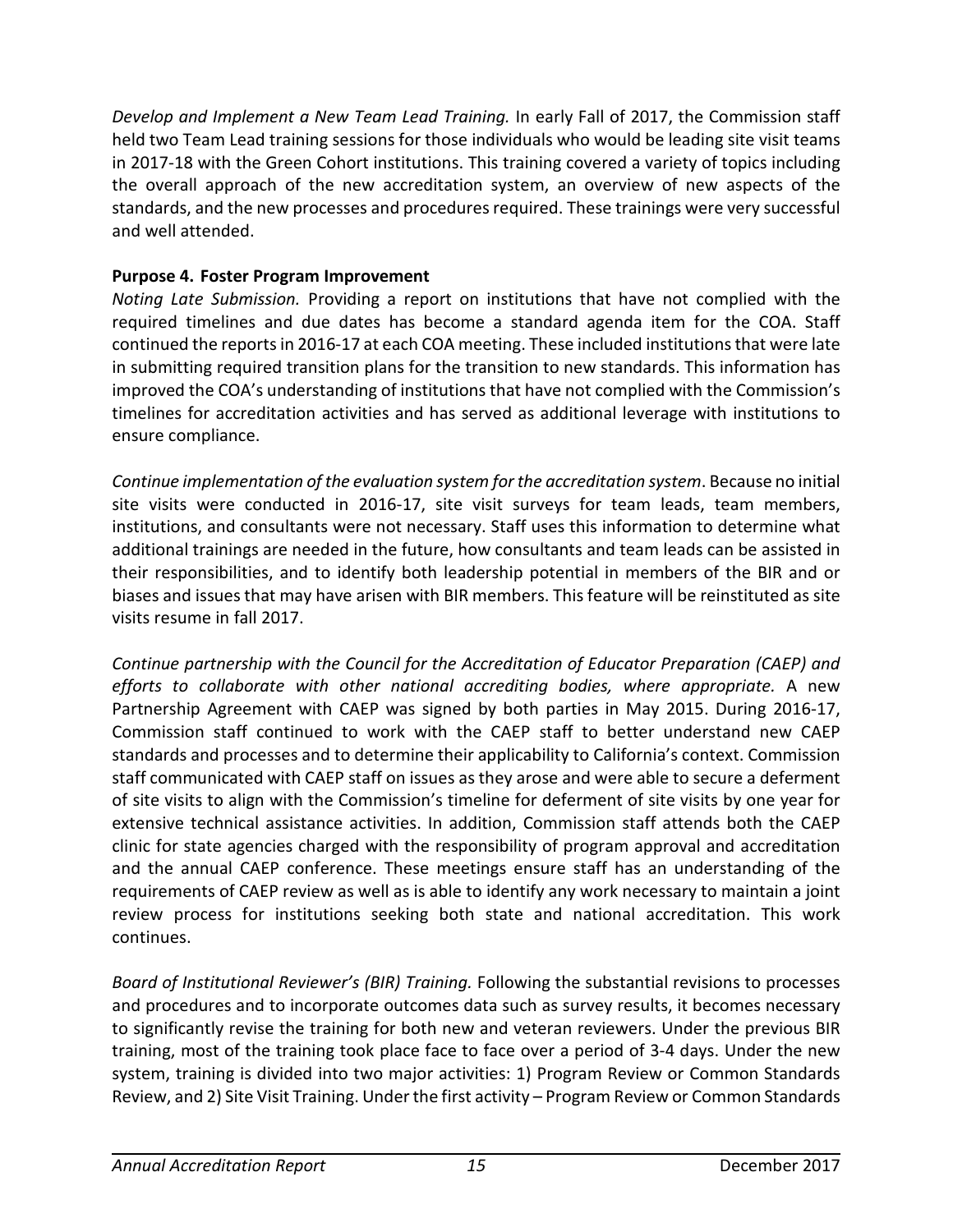Review - the reviewers are trained to review and analyze a prescribed set of evidence that is required to be submitted by institutions and programs and determine, primarily on the basis of the evidence alone with very limited narrative whether the standards appear to be preliminarily aligned. Staff conducted the training for all of the Common Standards reviews in 2016-17 for the Green Cohort, the pilot Program Reviews for the Administrative Services credential programs, and will now begin to implement this training in Fall 2017 with program review for all credential areas for the Yellow Cohort in in preparation for their 2018-19 accreditation site visits.

The second part of the training is site visit training which is comprised of part online modules and face to face training. Staff is currently in the process of revising this training and the first sessions will begin in late spring/early summer 2018.

## **Other Activities Not Directly In the Accreditation System**

*Review and Approve Subject Matter Programs - Elementary Subject Matter Programs (ESM) and Single Subject Matter Programs.* Subject Matter programs do not fall within the Commission's accreditation system, nevertheless, reviewing subject matter programs is an important function of the Professional Services Division and approving these programs is an important function of the Commission, this activity is reported here. All teaching candidates must demonstrate subject matter competence. In the years following No Child Left Behind, those pursuing Single Subject credentials could demonstrate subject matter competence through either a Commission approved subject matter program or successful passage of the CSET examination in the subject area of the credential. Those pursuing Multiple Subject credentials were required to pass the CSET Multiple Subject examination and completion of a Commission approved elementary subject matter program was not sufficient. In 2016, the Commission approved regulations, which were subsequently approved by the Office of Administrative Law in 2017, to allow passage of a Commission approved Elementary Subject Matter examination to count as demonstration of subject matter competence. With the change in policy that once again allowed for Commission approved subject matter programs to waive the CSET examination for demonstration of subject matter competence for multiple subject candidates, the responsibility to review and approve these programs once again became a priority for the Commission. All total, 7 institutions were approved by the Commission after review by subject matter experts that determined the programs to be in alignment with the Elementary Subject Matter standards. In addition, the Commission continues to review and approve all proposals submitted for Single Subject Matter programs. These programs are included in Section II.

#### **General Operations**

In addition to the above mentioned items, the COA engaged in routine matters necessary for general operations of the Committee. This includes the election of Co-Chairs, the adoption of a meeting schedule, and orientation of new members.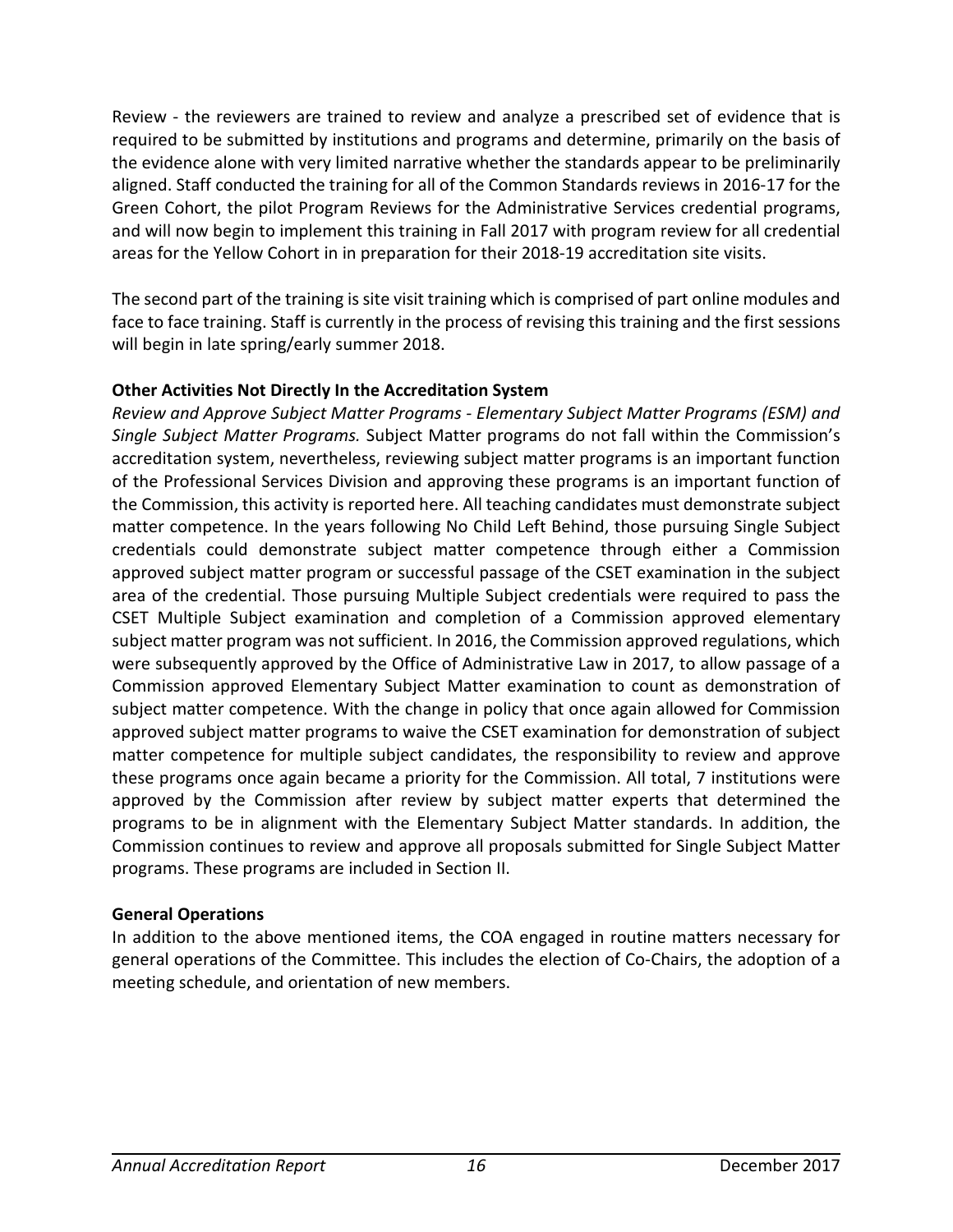## **Section II: Summary of 2016-17 Accreditation Activities**

This section of the report provides more detailed information about results of the 2016-17 Work Plan with a focus on accreditation activities.

#### *Professional Accreditation of Program Sponsors and their Credential Preparation Programs*

In 2016-17 accreditation site visits for the Green cohort institutions were deferred until 2017-18 per Commission action in order to allow for extensive technical assistance and to allow the Commission staff the opportunity to develop and implement processes and procedures in accordance with the new accreditation system. These site visits resume in fall 2017 and will continue throughout the Spring 2018. The results of the 29 site visits will be included in next year's Annual Report to the Commission.

#### *Institutions in 7th Year Follow Up*

Although the initial accreditation visits for the Green cohort were deferred by one year, follow up for those institutions that were reviewed in previous years was continued. In some cases the follow up included a document or evidence review only and in other cases a revisit was conducted, depending on the COA decision.

| 2016-17 Accreditation Follow-Up                          |                                                    |                                                                                             |                                                                                                                                                       |
|----------------------------------------------------------|----------------------------------------------------|---------------------------------------------------------------------------------------------|-------------------------------------------------------------------------------------------------------------------------------------------------------|
| <b>Institutions with Stipulations</b><br><b>Revisits</b> |                                                    |                                                                                             |                                                                                                                                                       |
| Program<br><b>Sponsor</b>                                | 2015-2016<br><b>Decision</b>                       | 2016-2017<br><b>Revisit Decision</b>                                                        | <b>Current Status for Institutions</b><br>with Stipulations Remaining                                                                                 |
| Alliant<br>University                                    | Accreditation with<br>Probationary<br>Stipulations | Accreditation                                                                               |                                                                                                                                                       |
| <b>Baldwin Park</b><br>Unified school<br><b>District</b> | Accreditation with<br><b>Stipulations</b>          | Accreditation                                                                               |                                                                                                                                                       |
| California<br>School for the<br>Deaf                     | Accreditation with<br>Stipulations                 | Accreditation with<br>Stipulations<br>COA removed 3 of<br>5 stipulations<br>(6/2017)        | COA removed 1 of 2 remaining<br>stipulations (11/2017)<br>COA to review actions taken by<br>institution to address final<br>stipulation (spring 2018) |
| Dominican<br>University                                  | Accreditation with<br><b>Major Stipulations</b>    | Accreditation                                                                               |                                                                                                                                                       |
| <b>Holy Names</b><br>University                          | Accreditation with<br><b>Major Stipulations</b>    | Accreditation with<br><b>Stipulations</b><br>COA removed 7 of<br>8 stipulations<br>(6/2017) | COA to review actions taken by<br>institution to address final<br>stipulation (spring 2018)                                                           |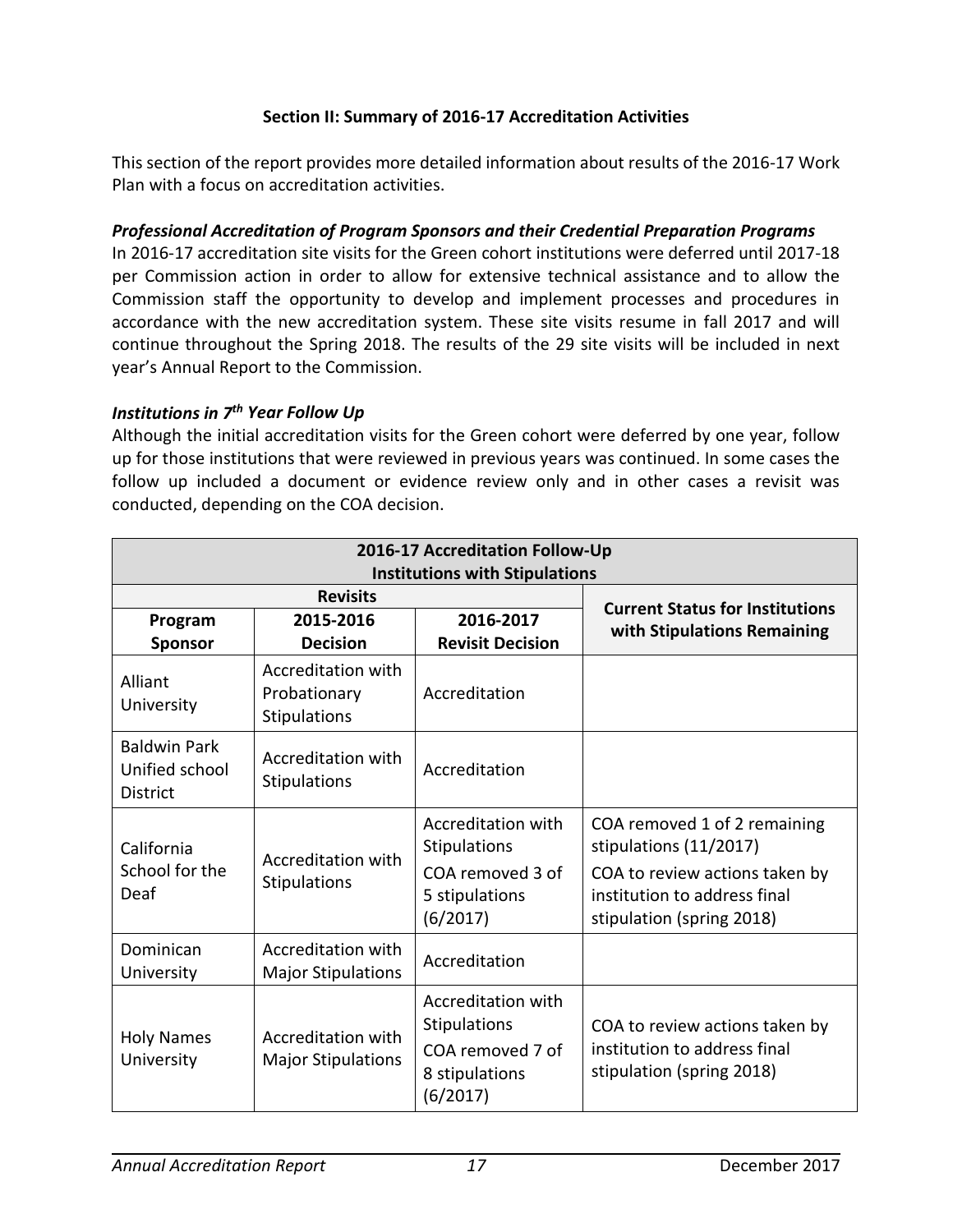| 2016-17 Accreditation Follow-Up<br><b>Institutions with Stipulations</b>          |                                                |                                                                       |                                                   |
|-----------------------------------------------------------------------------------|------------------------------------------------|-----------------------------------------------------------------------|---------------------------------------------------|
|                                                                                   | <b>Revisits</b>                                |                                                                       | <b>Current Status for Institutions</b>            |
| Program                                                                           | 2015-2016                                      | 2016-2017                                                             | with Stipulations Remaining                       |
| <b>Sponsor</b>                                                                    | <b>Decision</b>                                | <b>Revisit Decision</b>                                               |                                                   |
| Oak Grove<br><b>School District</b>                                               | Accreditation with<br><b>Stipulations</b>      | Accreditation                                                         |                                                   |
| Tehama<br>Accreditation with<br>Department of<br><b>Stipulations</b><br>Education | Accreditation with<br><b>Stipulations</b>      | Will return to COA early 2018 for<br>consideration of removal of last |                                                   |
|                                                                                   | COA removed 5 of<br>6 stipulations<br>(6/2017) | remaining stipulation                                                 |                                                   |
| <b>UC Riverside</b>                                                               | Accreditation with<br><b>Stipulations</b>      | Accreditation                                                         |                                                   |
| <b>United States</b><br>University                                                | Accreditation with<br><b>Stipulations</b>      | Accreditation with<br><b>Major Stipulations</b>                       | All Stipulations Removed 11/2017<br>Accreditation |
| Vallejo City<br>Unified School<br><b>District</b>                                 | Accreditation with<br><b>Stipulations</b>      | Accreditation                                                         |                                                   |

The institutions below were granted the status of "Accreditation" and did not have stipulations. However, the COA requested a  $7<sup>th</sup>$  year report from the institution. This occurs when there is an aspect of the program that the COA wants to be certain was actually implemented or maintained one year later.

|                                                                                        | 7 <sup>th</sup> Year Reports                |               |
|----------------------------------------------------------------------------------------|---------------------------------------------|---------------|
| Chaffey Joint Union High School District   Accreditation w/7 <sup>th</sup> Year Report |                                             | Accreditation |
| <b>Vanguard University</b>                                                             | Accreditation w/7 <sup>th</sup> Year Report | Accreditation |

## *Parts of this Section that Cannot Be Completed this Year*

Because all site visits were deferred by one year pursuant to Commission action, there were no site visits other than revisits in 2016-17. Typically, this section of the report includes data on the results of the accreditation site visits for the reporting year. In addition, it includes analysis of this data. The following tables and charts are typically provided in this section:

- 1) Institutions Receiving Accreditation with All Common and Program Standards Met
- 2) A list credential programs included in site visits for a given year where all program standards were met for all institutions visited that year
- 3) A table of the findings on each of the Common Standards (Met, Met with Concerns, Not Met) for the institutions that were visited in that year
- 4) A five year trend for Common Standards results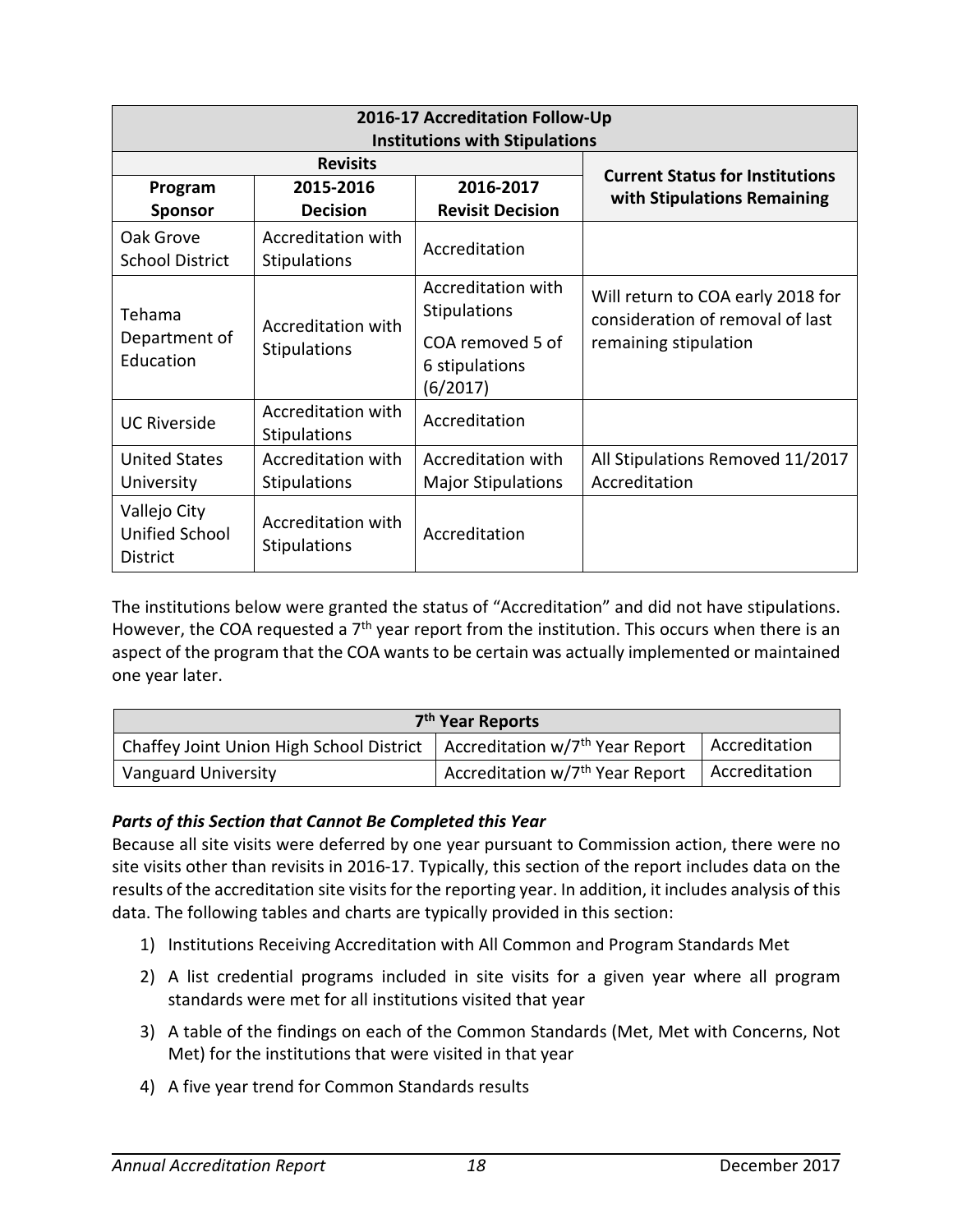5) A summary of the findings for each of the Program Standards for all the programs that were reviewed during the site visits for the reporting period

These charts, tables, and analysis of the results of the site visits taking place in 2017-18 will be provided in next year's Annual Report. This information will provide the Commission with insight as to how well some of the new program standards are being implemented in these early years of implementation and which ones institutions are having difficulty implementing effectively.

## **Initial Approval of New Credential Programs (IPR)**

Institutions seeking Initial Program Approval for new credential programs submit a document that indicates how the program will meet each of the Commission-adopted program standards along with supporting documents that serve as evidence to verify the claims made, and a Common Standards document (or a Common Standards addendum if the institution has recently submitted Common Standards). A team of educators who have expertise in the program area and are trained for the review process read the standards documents and consult with one another to determine whether standards are met. If the reviewers jointly agree that standards are met, it is so noted. If the review team agrees that standards are not met, reviewers request specifically what additional information is needed. This feedback is shared with the institution by the CTC staff. In addition, the institution submits a response to all relevant program specific preconditions, which are reviewed by Commission staff. When all standards are found to be met and all relevant preconditions are determined to be addressed, Commission staff includes the item, along with a paragraph about the program written by the institution, in the COA agenda at the next scheduled meeting. Initial Program Approval actions taken by the Committee on Accreditation in 2016-17 are listed in the tables below.

| <b>New Educator Preparation Programs Approved (29)</b> |                                                     |  |
|--------------------------------------------------------|-----------------------------------------------------|--|
| <b>Credential Program</b>                              | <b>Institutional Sponsor</b>                        |  |
| Added Authorization: Orthopedic<br>Impairment (1)      | San Diego County Office of Education                |  |
|                                                        | <b>Brandman University</b>                          |  |
| Administrative Services Clear Induction                | Orange Unified School District                      |  |
| (4)                                                    | Sonoma County Office of Education                   |  |
|                                                        | Pomona Unified School District                      |  |
|                                                        | California State University, Chico (Hmong, Punjabi) |  |
|                                                        | University of California, Los Angeles (Mandarin)    |  |
| Bilingual Authorization (5)                            | San Francisco Unified School District (Spanish)     |  |
|                                                        | Santa Clara University                              |  |
|                                                        | Dos Palos Oro Loma Joint Unified School District    |  |
| Clear Education Specialist Induction (3)               | Hayward Unified School District                     |  |
|                                                        | <b>Culver City Unified School District</b>          |  |
| <b>Education Specialist Mild/Moderate</b>              | San Francisco Unified School District               |  |
|                                                        | Sonoma County Office of Education                   |  |
| Intern $(4)$                                           | <b>Biola University</b>                             |  |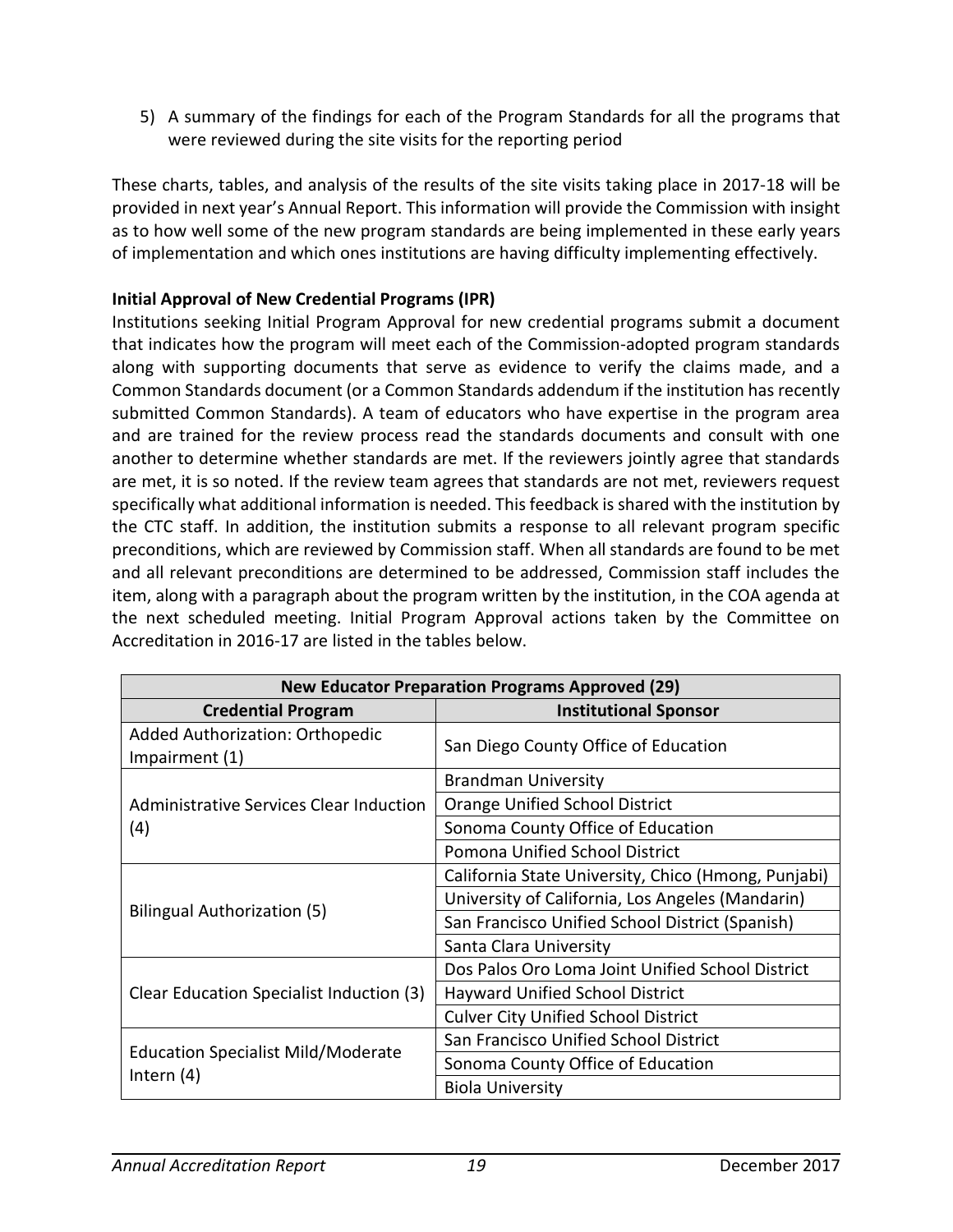| <b>New Educator Preparation Programs Approved (29)</b>              |                                           |  |
|---------------------------------------------------------------------|-------------------------------------------|--|
| <b>Credential Program</b>                                           | <b>Institutional Sponsor</b>              |  |
|                                                                     | Sacramento County Office of Education     |  |
| <b>General Education (Multiple and Single</b><br>Subject) Induction | <b>CalState TEACH</b>                     |  |
|                                                                     | San Francisco Unified School District     |  |
| Multiple Subject Intern (2)                                         | Sonoma County Office of Education         |  |
|                                                                     | Placer County Office of Education         |  |
|                                                                     | Shasta County Office of Education         |  |
| Preliminary Administrative Services (4)                             | Riverside County Office of Education      |  |
|                                                                     | University of California, Los Angeles     |  |
| <b>Preliminary Education Specialist</b><br>Mild/Moderate (1)        | University of California, Santa Barbara   |  |
| Preliminary Single Subject (1)                                      | <b>Summit Public Schools</b>              |  |
| Pupil Personnel Services: School<br>Counseling (1)                  | La Sierra University                      |  |
| Pupil Personnel Services: School                                    | California State University, Monterey Bay |  |
| Psychology (1)                                                      |                                           |  |
| Single Subject Intern (1)                                           | Sonoma County Office of Education         |  |
| Speech-Language Pathology (1)                                       | <b>Biola University</b>                   |  |

#### **Initial Approval of New Subject Matter Programs**

Although subject matter programs are not part of the accreditation system, reviewing new program proposals are a significant part of the Professional Services Division priorities. The programs reviewed and approved by the Commission in 2016-17 are included in the table below.

| <b>New Subject Matter Programs</b>   |                                  |  |
|--------------------------------------|----------------------------------|--|
| <b>CSU Channel Islands</b>           | <b>Elementary Subject Matter</b> |  |
| <b>CSU Dominguez Hills</b>           | <b>Elementary Subject Matter</b> |  |
| CSU Long Beach                       | <b>Elementary Subject Matter</b> |  |
| <b>CSU Stanislaus</b>                | <b>Elementary Subject Matter</b> |  |
| Concordia University                 | <b>Elementary Subject Matter</b> |  |
| Point Loma Nazarene University       | <b>Elementary Subject Matter</b> |  |
| San Jose State University            | <b>Elementary Subject Matter</b> |  |
| <b>California Baptist University</b> | Single Subject - English         |  |
| California Baptist University        | Single Subject Social Science    |  |
| <b>William Jessup University</b>     | Single Subject - English         |  |

#### *Inactive Status*

Institutions may temporarily cease offering an approved program for a variety of reasons such as decreased need in the service area or changes in faculty with expertise in the area. Inactive programs may be teaching out the remaining candidates but are not enrolling additional students. In the past, once a program was approved, it was listed as approved on the Commission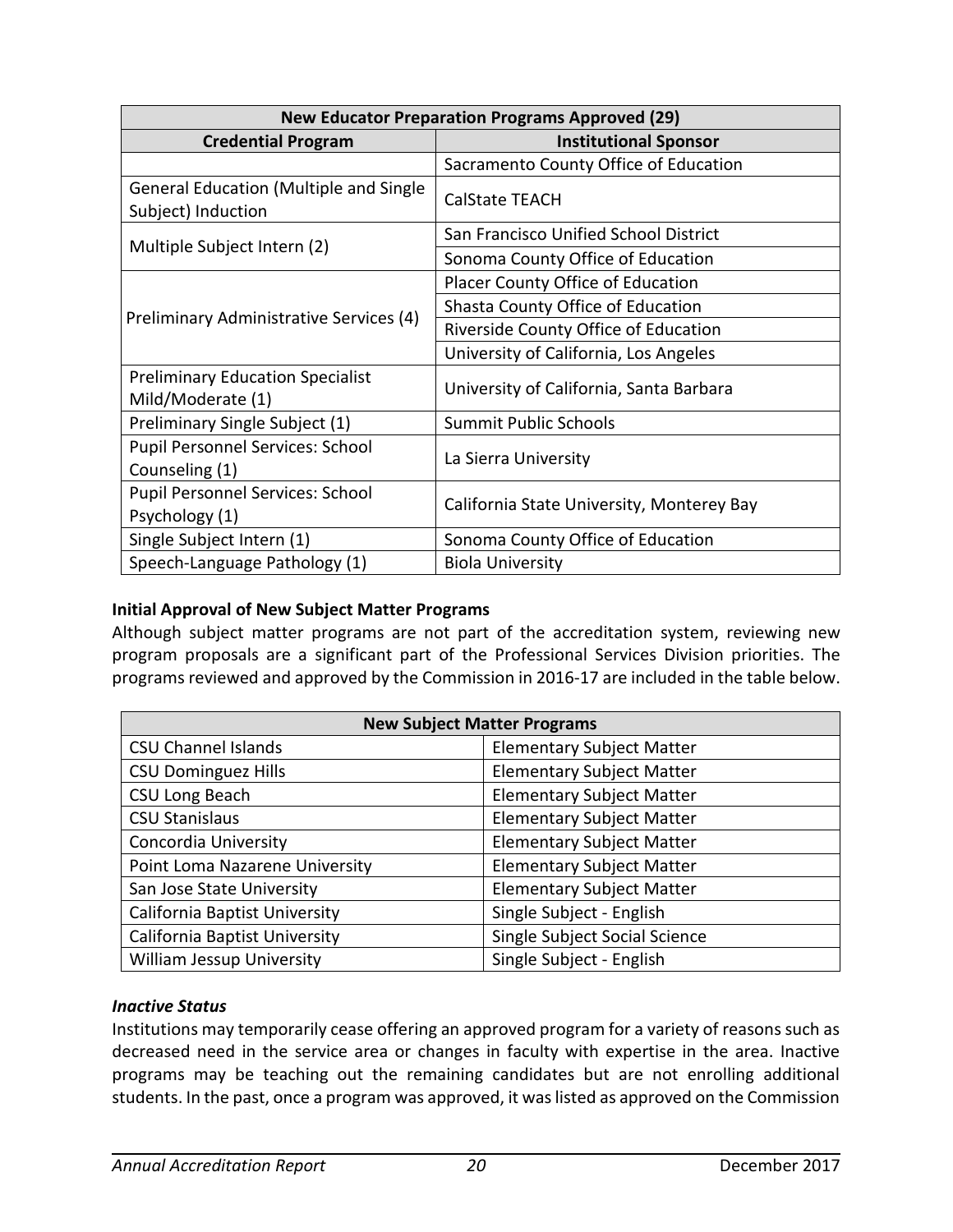website even if the program was not being offered at the institution. At the May 2008 meeting, the COA took action to allow institutions to declare a program to be *Inactive*. A program may be declared inactive for a maximum of five years. Inactive status does not excuse an institution from accreditation activities. All inactive programs must participate in accreditation activities in a modified manner as determined by the COA and Administrator of Accreditation. The following programs noted below were initially declared to be in an Inactive status in 2016-17.

| <b>Programs Entering Inactive Status (17)</b> |                                                                  |  |
|-----------------------------------------------|------------------------------------------------------------------|--|
| Institution                                   | Program                                                          |  |
| <b>Argosy University</b>                      | Preliminary Administrative Services Credential                   |  |
| <b>Azusa Unified School District</b>          | General Education (Multiple/Single Subject) Induction<br>Program |  |
|                                               | Single Subject Credential Program: Health Science                |  |
| California State University,<br>Chico         | Single Subject Credential Program: Home Economics                |  |
|                                               | Single Subject Credential Program: Music                         |  |
| California State University,<br>San Marcos    | California Teacher of English Learners (CTEL) Program            |  |
| Concordia University                          | Education Specialist Mild/Moderate Preliminary Intern            |  |
|                                               | Program                                                          |  |
| <b>Fresno Pacific University</b>              | Clear Education Specialist Induction Program                     |  |
|                                               | Clear General Education (MS/SS) Credential Program               |  |
|                                               | <b>Education Specialist: Early Childhood Special Education</b>   |  |
|                                               | Program                                                          |  |
| San Joaquin County Office of                  | Education Specialist: Mild/Moderate Disorders Program            |  |
| Education                                     | Education Specialist: Moderate/Severe Disorders Program          |  |
|                                               | Multiple Subject Intern Credential Program                       |  |
|                                               | Single Subject Intern Credential Program                         |  |
|                                               | Education Specialist-Added Authorization: Autism Spectrum        |  |
| Santa Clara University                        | Disorder                                                         |  |
| <b>Temple City Unified School</b>             | General Education (Multiple/Single Subject) Induction            |  |
| <b>District</b>                               | Program                                                          |  |
| <b>Touro University</b>                       | <b>Clear Education Specialist Induction Program</b>              |  |

## *Withdrawal of an Approved Program*

For a variety of reasons, institutions may choose to no longer offer an approved program. Institutions are encouraged to formally seek a withdrawal of these programs thus removing the program from the Commission's accreditation system. The program is then no longer considered a Commission-approved program. If an institution decides to offer a program in the future, it is a minimum of one year before a new program proposal will be accepted.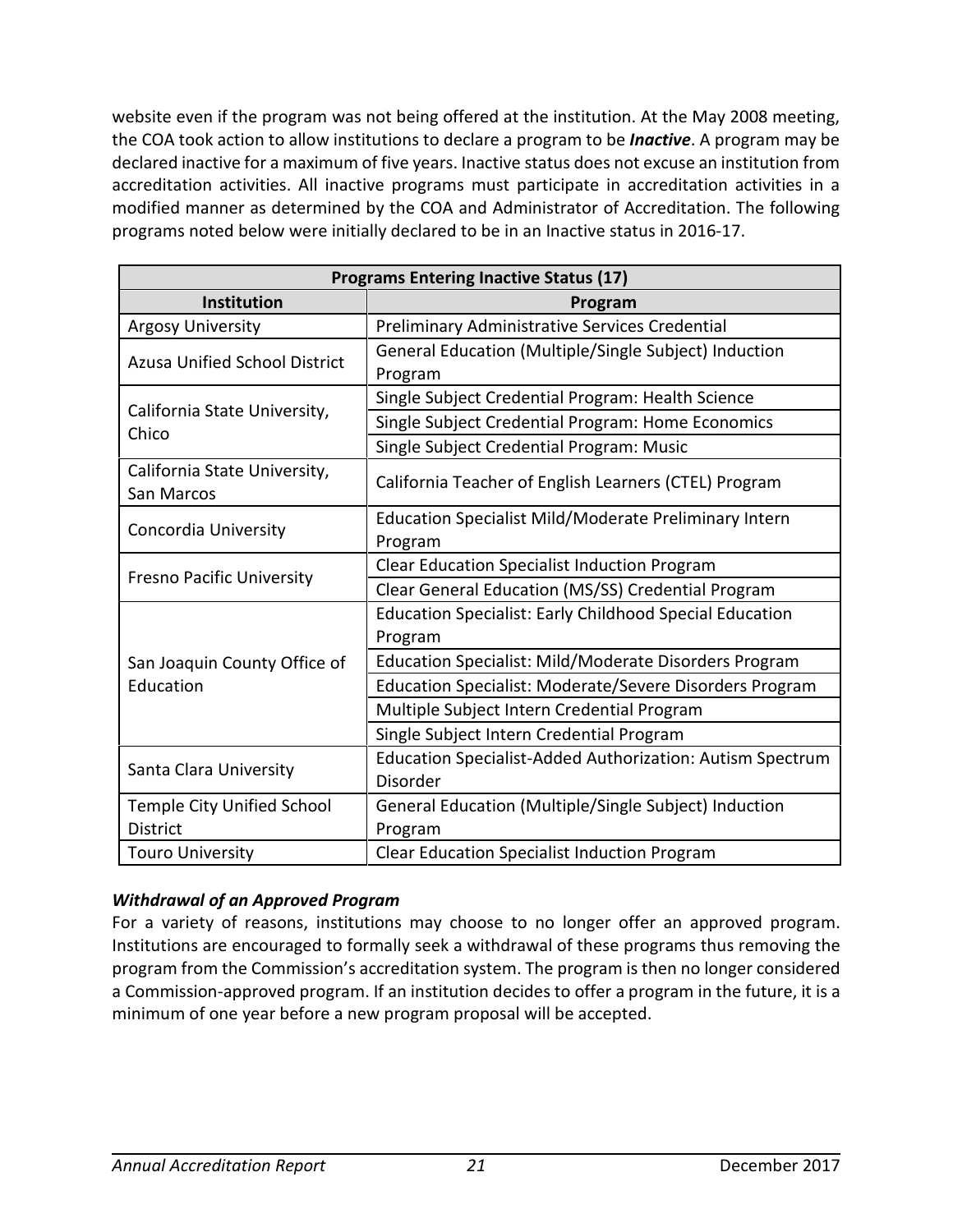| <b>Withdrawn Programs of Professional Preparation (31)</b> |                                                                      |  |  |
|------------------------------------------------------------|----------------------------------------------------------------------|--|--|
| Institution                                                | Program                                                              |  |  |
|                                                            | Preliminary Single Subject Program Health Services                   |  |  |
| Azusa Pacific                                              | Preliminary Single Subject Program Home Economics                    |  |  |
| University                                                 | Preliminary Single Subject Program Industrial and Technology         |  |  |
|                                                            | Education                                                            |  |  |
|                                                            | Preliminary Single Subject Program Agriculture                       |  |  |
| <b>Butte County Office</b>                                 | <b>Clear Education Specialist Induction Program</b>                  |  |  |
| of Education                                               | General Education (Multiple/Single Subject) Induction Program        |  |  |
| California State<br><b>University Fresno</b>               | Education Specialist - Added Authorization: Autism Spectrum Disorder |  |  |
| California State                                           | Clear Education Specialist Induction Program                         |  |  |
| University,                                                | Education Specialist Level II - Mild/Moderate Credential Program     |  |  |
| Bakersfield                                                | Education Specialist Level II - Moderate/Severe Credential Program   |  |  |
|                                                            | <b>Clear Education Specialist Induction Program</b>                  |  |  |
| California State                                           | Education Specialist - Added Authorization: Autism Spectrum Disorder |  |  |
| University, San                                            | Education Specialist - Added Authorization: Early Childhood Special  |  |  |
| Bernardino                                                 | Education                                                            |  |  |
|                                                            | <b>Reading Certificate</b>                                           |  |  |
| California State<br>University,<br>Stanislaus              | California Teachers of English Learners (CTEL) Program               |  |  |
| <b>Fielding Graduate</b><br>University                     | Preliminary Administrative Services Credential Program               |  |  |
| <b>Fresno Pacific</b>                                      | Education Specialist - Added Authorization: Autism Spectrum Disorder |  |  |
| University                                                 | Education Specialist - Added Authorization: Emotional Disturbance    |  |  |
| Madera County<br>Superintendent of<br>Schools              | Education Specialist - Added Authorization: Autism Spectrum Disorder |  |  |
| <b>National University</b>                                 | Career Technical Education (CTE) Teacher Preparation Program         |  |  |
| Ocean View School<br>District                              | General Education (Multiple/Single Subject) Induction Program        |  |  |
|                                                            | Multiple/Single Subject Credential Program                           |  |  |
| <b>Patten University</b>                                   | Single Subject Credential Program                                    |  |  |
| San Joaquin County<br>Office of Education                  | <b>Clear Education Specialist Induction Program</b>                  |  |  |
|                                                            | Education Specialist - Added Authorization: Autism Spectrum Disorder |  |  |
|                                                            | Preliminary Administrative Services Credential Program               |  |  |
| University of<br>California,<br>Riverside                  | <b>Pupil Personnel Services: School Counseling</b>                   |  |  |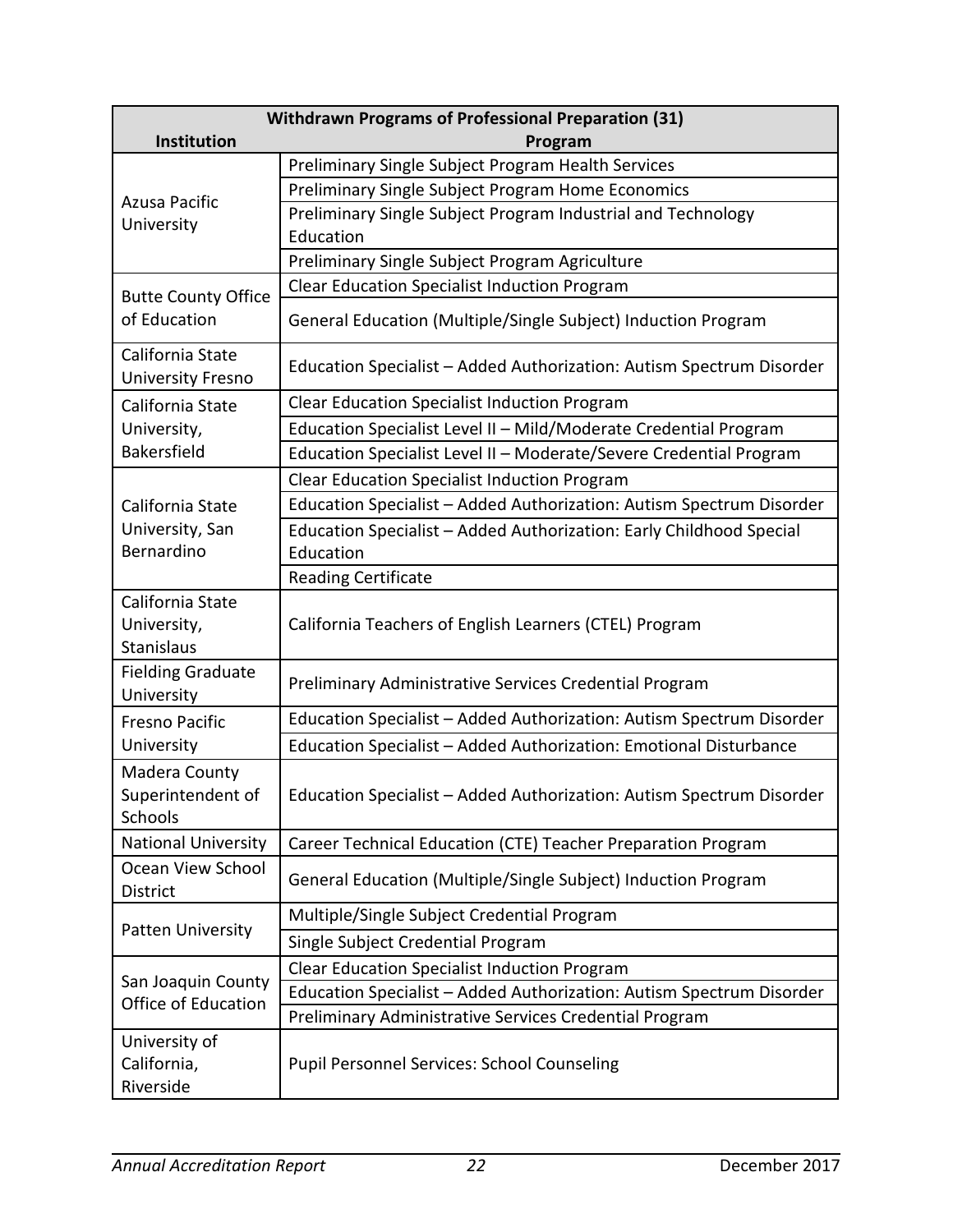| <b>Withdrawn Programs of Professional Preparation (31)</b> |                                                                      |  |  |  |
|------------------------------------------------------------|----------------------------------------------------------------------|--|--|--|
| <b>Institution</b>                                         | Program                                                              |  |  |  |
| <b>Wiseburn Unified</b><br><b>School District</b>          | Education Specialist - Added Authorization: Autism Spectrum Disorder |  |  |  |
|                                                            | Education Specialist - Added Authorization: Early Childhood Special  |  |  |  |
|                                                            | Education                                                            |  |  |  |
|                                                            | Education Specialist - Added Authorization: Emotional Disturbance    |  |  |  |
|                                                            | Education Specialist - Added Authorization: Traumatic Brain Injury   |  |  |  |

#### *Reactivation of Inactive Program*

An inactive program may be reactivated only when the institution submits a request to the COA and the COA has taken action to reactivate the program. If the preconditions or the program standards under which the program was approved have been modified, the institution or program sponsor must address the updated preconditions or standards before the program may be reactivated. During 2016-17, eight programs previously deemed inactive requested and received reactivation and are once again fully approved programs operating in California.

| <b>Reactivation Requests (8)</b>        |                                                       |  |  |  |
|-----------------------------------------|-------------------------------------------------------|--|--|--|
| <b>Institution</b>                      | Program                                               |  |  |  |
|                                         | <b>Clear Education Specialist Induction Program</b>   |  |  |  |
| <b>Butte County Office of Education</b> | General Education (Multiple/Single Subject) Induction |  |  |  |
|                                         | Program                                               |  |  |  |
| California State University,            |                                                       |  |  |  |
| Fullerton                               | Multiple Subject Intern Program                       |  |  |  |
| California State University, Long       | Designated Subjects: Career Technical Education       |  |  |  |
| Beach                                   | Program                                               |  |  |  |
| Escondido Union High School             | General Education (Multiple/Single Subject) Induction |  |  |  |
| <b>District</b>                         | Program                                               |  |  |  |
| <b>Glendale Unified School District</b> | <b>General Education Induction Program</b>            |  |  |  |
| San Diego Unified School District       | Single Subject Intern Program                         |  |  |  |
| University of Southern California       | <b>Pupil Personnel Services: School Counseling</b>    |  |  |  |

## *Initial Institutional Approval*

The Committee on Accreditation does not have authority to approve the eligibility of institutions to offer educator preparation programs in California. Rather, Initial Institutional Approval is within the purview of the Commission. Once the Commission determines that an institution is eligible to offer educator preparation in California, the program proposals by those institutions are brought forward to the COA for its consideration and action. This new processes were approved by the Commission in 2016 and were revisited and changes made in February 2017. The following institutions are the first institutions to be approved under the new system.

| Initial Institutional Approval (5) |                             |  |  |
|------------------------------------|-----------------------------|--|--|
| Turlock Unified School District    | <b>Provisional Approval</b> |  |  |
| <b>Fortune School</b>              | <b>Eligibility Approved</b> |  |  |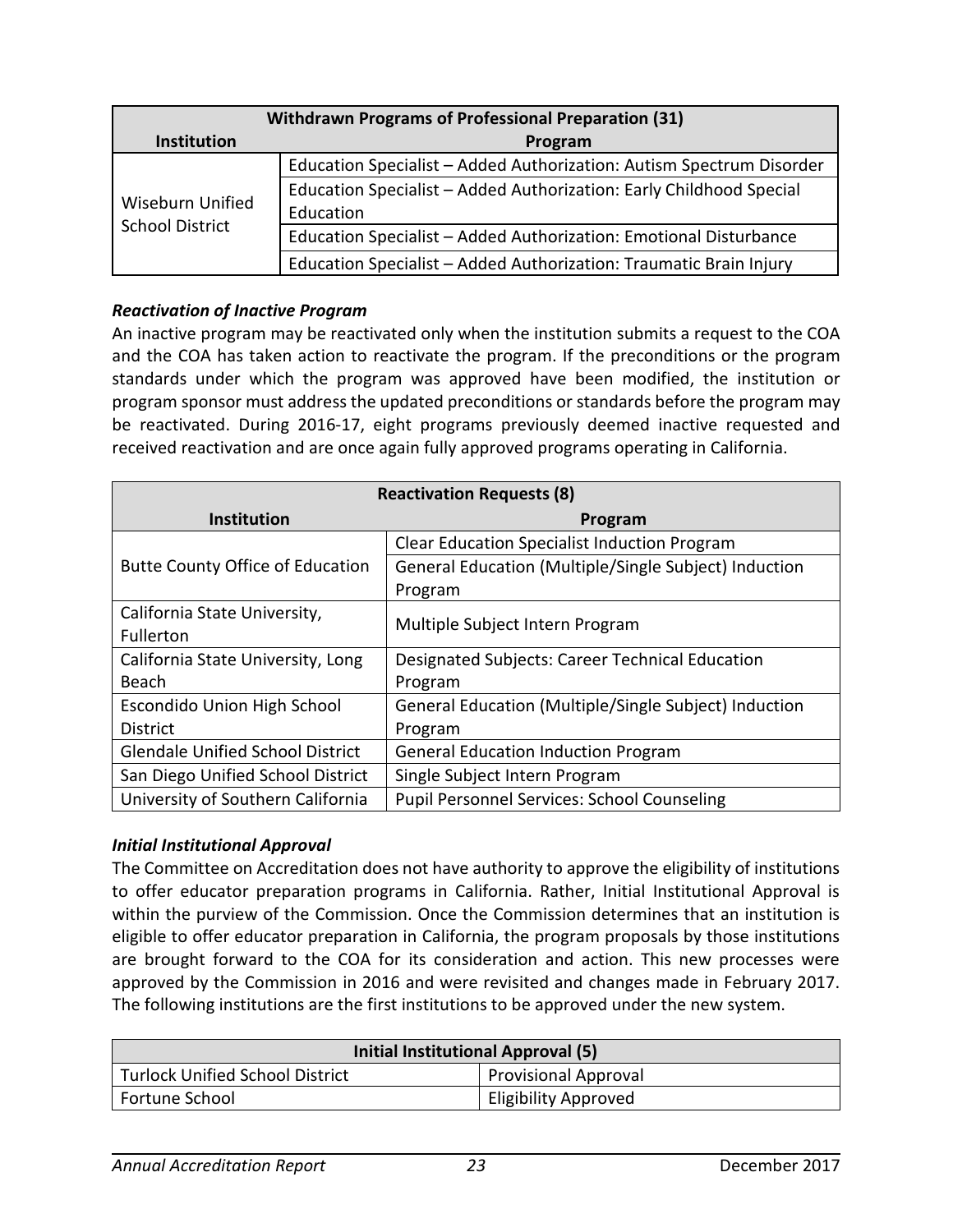| Initial Institutional Approval (5)    |                             |  |  |
|---------------------------------------|-----------------------------|--|--|
| Santa Barbara Unified School District | <b>Eligibility Approved</b> |  |  |
| Las Virgenes School District          | <b>Eligibility Approved</b> |  |  |
| <b>Burton School District</b>         | <b>Eligibility Approved</b> |  |  |

# *Institutions that are No Longer Approved Program Sponsors*

The following institutions are no longer approved program sponsors.

| <b>Institutions No Longer Approved Program Sponsors</b> |                                                        |  |
|---------------------------------------------------------|--------------------------------------------------------|--|
| Institution                                             | <b>Previously Approved to Offer</b>                    |  |
|                                                         | Added Authorization: Autism Spectrum Disorders         |  |
| Wiseburn Unified School                                 | Added Authorization: Early Childhood special Education |  |
| <b>District</b>                                         | Added Authorization: Emotional Disturbance             |  |
|                                                         | Added Authorization: Traumatic Brain Injury            |  |
| <b>Patten University</b>                                | Preliminary Multiple and Single Subject                |  |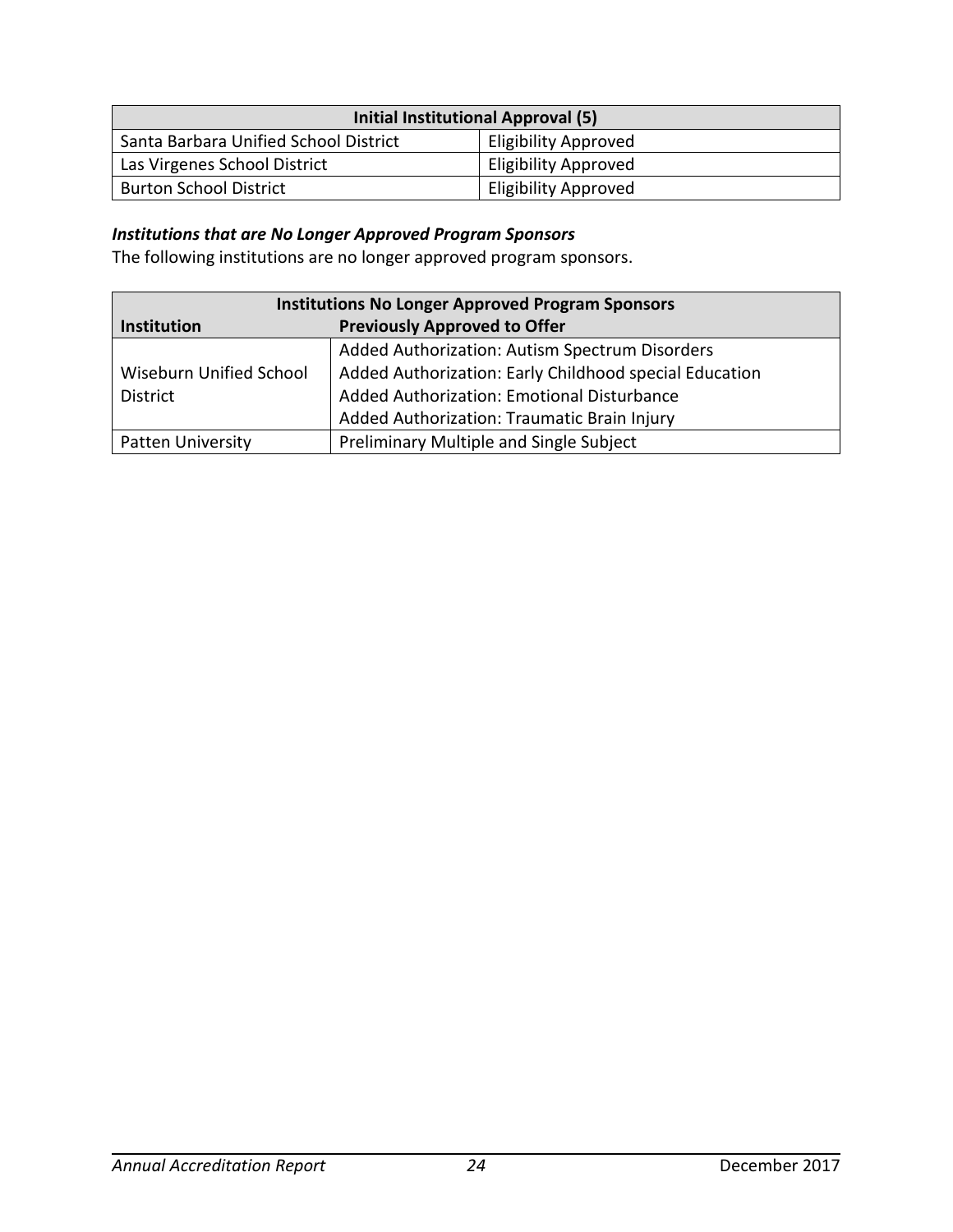## **Section III: Proposed Work Plan for the Committee on Accreditation in 2017-18**

The work plan for the Commission and COA for 2017-18 is summarized in this section. Having spent considerable time devoted to technical assistance in 2016-17 and in establishing the new processes and procedures of the accreditation system, the focus of 2017-18 will be in completing those aspects of the new system that need to be further developed, restarting a full schedule of site visits, and further development and implementation of those aspects of the system that need have yet to be developed or implemented fully.

For 2017-18, the COA identifies the following priorities.

# **Purpose 1. Ensure Accountability to the Public and to the Profession**

*Maintain public access to the Committee on Accreditation.* All Committee meetings will continue to be held in public and all meeting agendas posted in accordance with the Bagley-Keene Open Meeting Act. In addition, meetings will be broadcast to allow any individual with access to the Internet the ability to hear live or recorded broadcasts of all Committee meetings. The Commission's website will continue to be utilized fully to provide agenda items, notification of meetings, as well as broad-based access to critical accreditation materials for institutions and others interested in accreditation. Meetings are scheduled for the following dates:

August 7, 2017 November 17, 2017 February 22-23, 2018 March 22-23, 2018 May 10-11, 2018 June 28-29, 2018

The Committee's schedule in 2017-18 includes a full schedule of site visits beginning in the fall of 2017 and well into the spring. Twenty-nine site visits are scheduled for site visits. This schedule will take place while also implementing all aspects of the new accreditation system such as Program Review, Annual Data Submission, Preconditions Review, and Common Standards Review.

Continuing in 2017-18, the *PSD ENews*, Program Sponsor Alerts, and press releases will be routinely used to ensure a transparent accreditation process.

*Preparation and presentation of COA reports to the Commission.* The Committee on Accreditation will present its annual report to the Commission in December 2017. Additional updates and reports to the Commission will be provided as necessary and appropriate throughout the year.

*Commission liaison*. Maintaining a liaison from the Commission to the COA continues to be key to ensuring that the work of the COA and the accreditation system are aligned with the objectives and vision for the new accreditation system set forth by the Commission. The Commission's liaison will continue to provide an important perspective to COA discussions and serve as an effective means of communication between the COA and the Commission.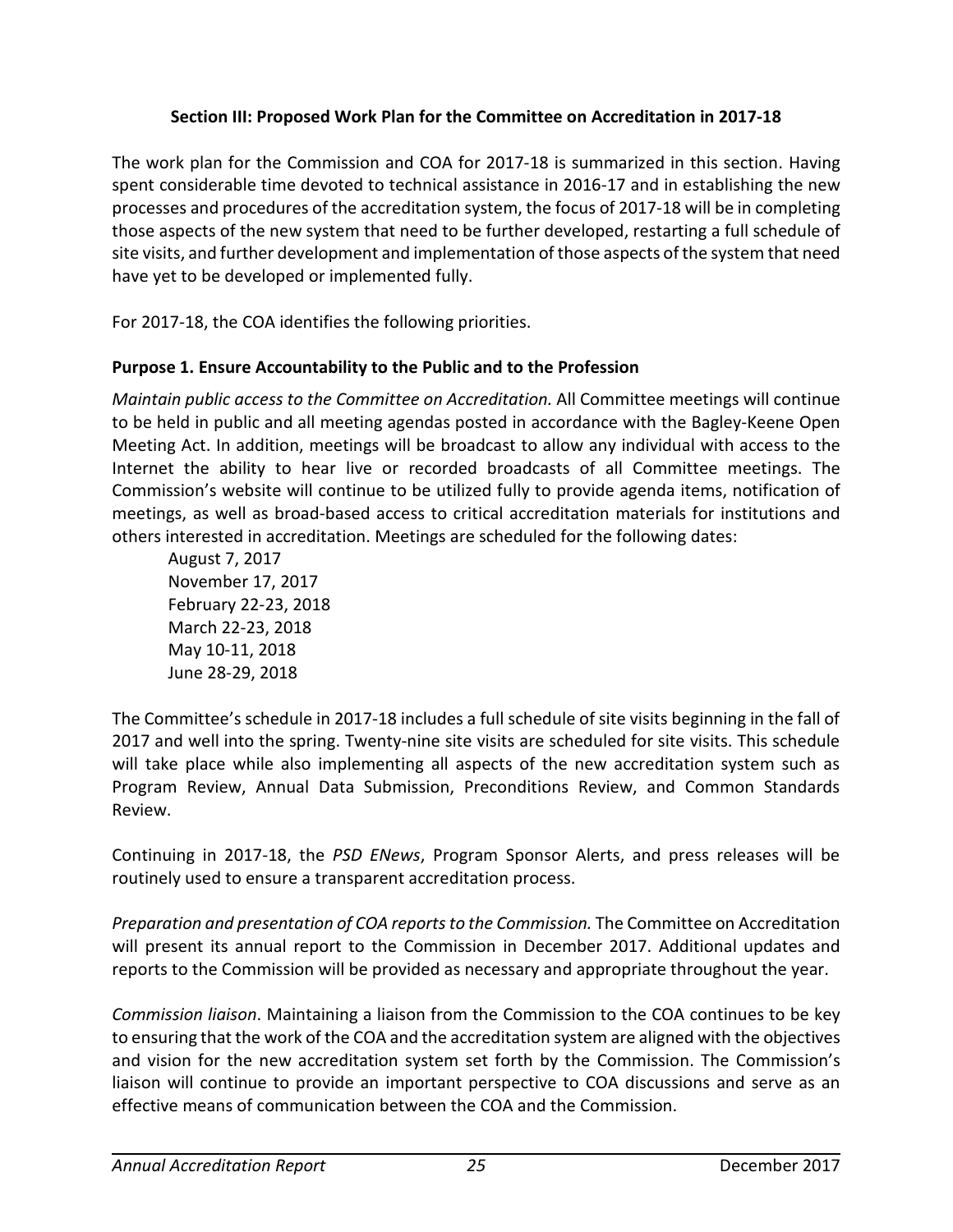*Continued Implementation of a fee recovery system for certain accreditation activities and an annual accreditation fee system.* The Commission adopted a cost recovery plan, and regulations, for the review of new programs and for accreditation activities outside the typical accreditation cycle in October 2013. In addition, in 2014, the Commission implemented an annual accreditation fee. The annual accreditation fee structure was reviewed in 2016 by the Commission in light of new standards and new requirements and new regulations proposed. The Commission staff will continue to work with the Office of Administrative Law to ensure that the regulations are adjusted to fit the various aspects of the new accreditation system.

## **Purpose 2. Ensure Program Quality**

*Professional accreditation of institutions and their credential preparation programs.* This is one of the principal ongoing tasks of the Committee on Accreditation. The COA has been given full responsibility for making the legal decisions regarding the continuing accreditation of education institutions and their credential programs.

#### *Site Visits – Green Cohort*

Beginning in the fall of 2017, the Green Cohort, comprised of 29 institutions, will undergo a site visit by a trained team of reviewers. These site visits will be the last site visits for which some aspects of the old accreditation system will be used while also incorporating aspects of the new aspects of the system. For instance program assessment documents were submitted by the Green cohort institutions and reviewed in 2014-2015. This was prior to the implementation of the new Program Review process which is now in use for all other cohorts. However, the site visits for the green cohort in 2017-18 was also the first to use the new Common Standards review process whereby narrative is limited and there is much more reliance on authentic documentation.

#### *Program Standards Review – Yellow Cohort*

Program Review submissions were required for the Yellow Cohort by October 15, 2017. The Yellow Cohort is comprised of 36 institutions offering numerous educator preparation programs. These programs will be reviewed in the 2017-18 year through this Program Review process. This Program Review process, like the new Common Standards process, focuses on very specific evidence and documentation submitted that allows reviewers to determine, without extensive narrative, whether the program is preliminarily aligned to program standards. This information will be used to determine the focus of the site visit in Year 6.

The Commission staff has coordinated and assigned at least two experts in each of the credential areas to review each program submission from the Yellow Cohort. The vast majority of these review sessions are scheduled throughout November and December 2017 and will take place in a face to face manner at different locations in the state in order to review the documents expeditiously. Once the review session has taken place, the programs have an opportunity to provide an addendum responding to any areas of concern or areas needing additional information. This addendum will be used by the site visit team to determine whether the standards are met.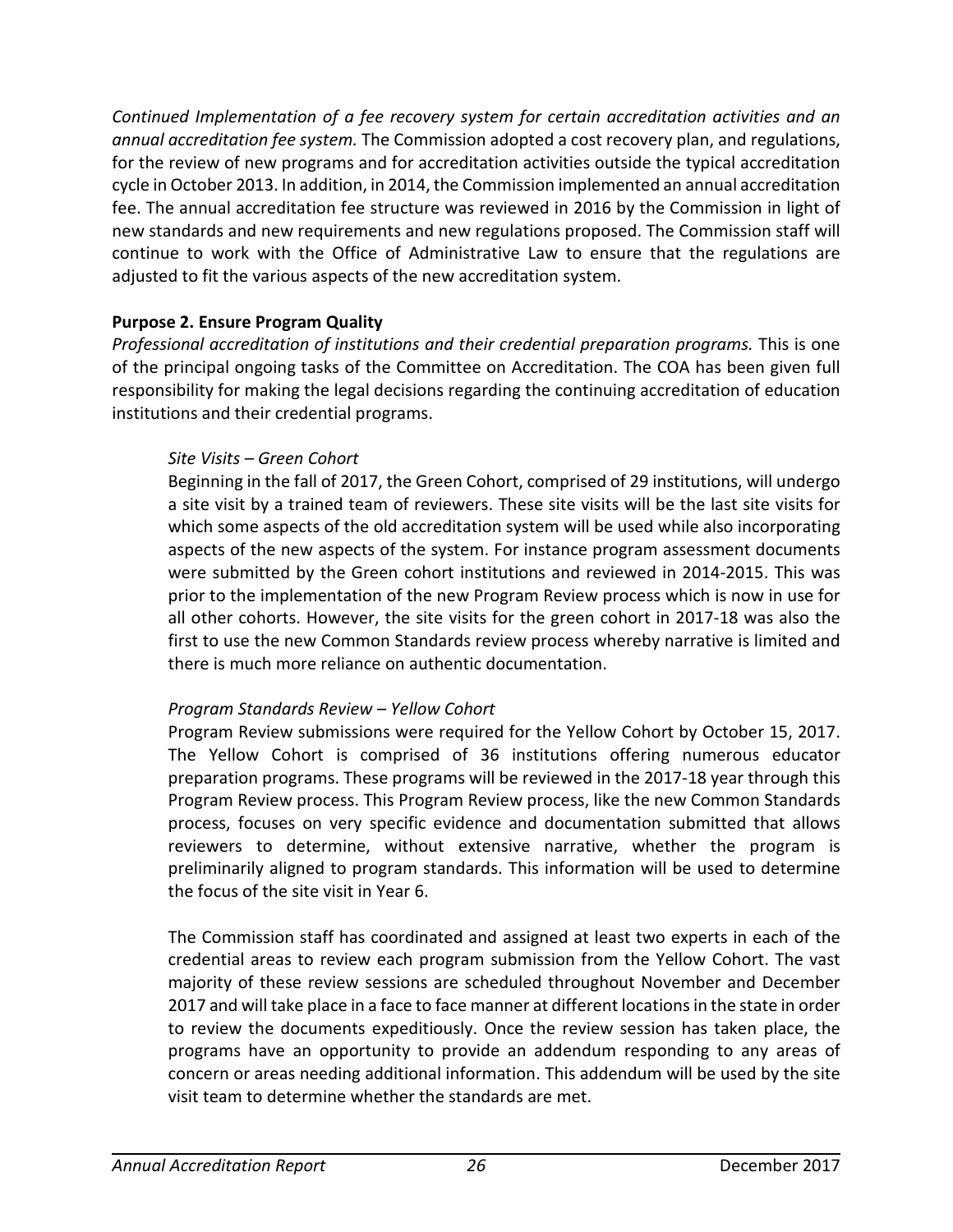The Program Review sessions also serve as Part I of a two part BIR training. Those who participate either in Program Review or Common Standards review will be considered to have completed Part I BIR training, with the site visit training being Part II of BIR training.

#### *Common Standards Submission and Review* – Yellow Cohort

In February 2018, the 36 institutions that are in the Yellow Cohort will submit their documentation, in accordance with the new procedures, to demonstrate alignment with the Common Standards. One to two Common Standards reviewers and a Team Lead will be selected for each institution and will be brought together in the spring to review these submissions. The institutions will have the opportunity to provide additional information in the form of an addendum to respond to concerns or questions from reviewers. This addendum will serve to further inform the site visit reviewers. The Common Standards reviewers and the team lead that reviewed the Common Standards, will also be the Common Standards team and the team lead for the site visit so they will be very familiar with the evidence and documentation prior to arriving on site for the site visit.

Those that serve on a Common Standards review will have completed Part I of the BIR training. (See Program Standards Review).

## *Preconditions Submission* – Indigo and Orange Cohorts

In March 2018, the institutions in the Indigo and Orange cohorts will submit their preconditions responses. Staff will review these preconditions and require follow up as soon as it is determined that there are questions involving any preconditions. If some preconditions responses are unresolved, the COA will be notified and further action will be taken as deemed appropriate by the COA.

## *Annual Data Submission*

All Commission approved program sponsors will submit required data in 2018. It is anticipated that staff will work closely with the COA, the Commission and the field in general to further refine and clarify the information that is required in the Annual Data System. In addition, further work will be done to determine what data should be incorporated into the data dashboards with easy access for the general public.

*Review and revise the [Accreditation Handbook.](https://www.ctc.ca.gov/educator-prep/accred-handbook)* The *Accreditation Handbook* explicates the processes and procedures of the various components of the accreditation system. The COA has already completed a comprehensive review and update of the *Accreditation Handbook* to ensure that any new or changed aspects of the accreditation system were reflected in this document. As the new system is implemented, if any language needs to be adjusted in the Handbook to reflect these changes, Commission staff with the COA will make sure the language is clear. In addition, there is likely to need to be some clarification of language in the Handbook in order to ensure approval of the cost recovery regulations and to satisfy the Office of Administrative Law.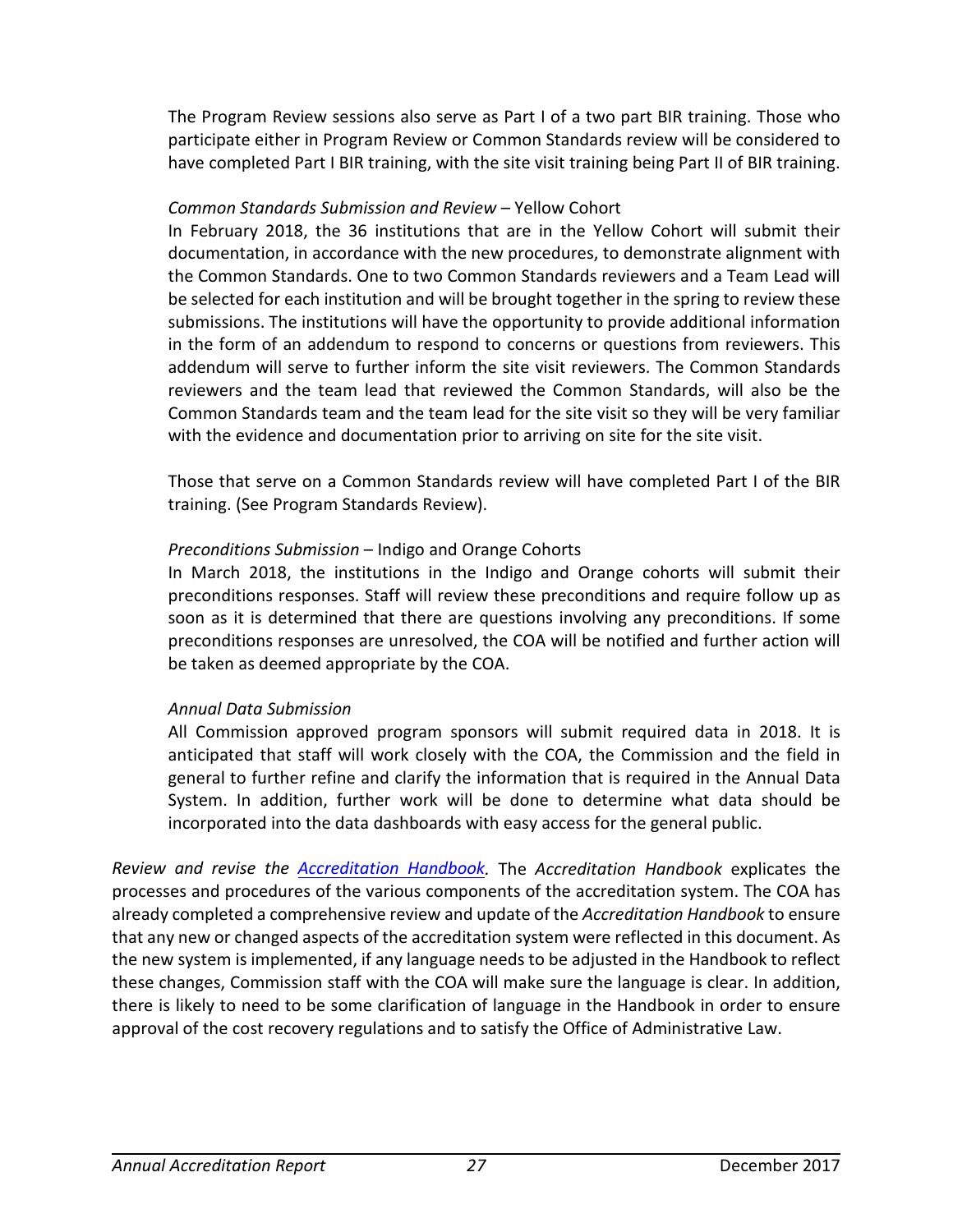#### **Purpose 3. Ensure Adherence to Standards**

*Review and take action to grant initial approval of new program sponsors.* As part of the Strengthening and Streamlining Accreditation Project the Commission approved a new, more rigorous Initial Institutional Approval process for institutions seeking to become a Commissionapproved program sponsor. At least 2 Accreditation 101 sessions will be held at various times during the year for institutions interested in becoming a Commission-approved program to better understand the expectations and responsibilities of being a program sponsor and to begin the approval process. Commission staff and BIR members will continue to review proposals for Initial Institutional Approval as they are received.

*Review and take action to grant initial program approval for new credential programs.* This is also one of the major ongoing tasks of the Committee on Accreditation. The COA has developed procedures for handling the submission of proposed credential programs. Programs are only being given initial approval when the reviewers have determined that all of the Commission's standards are met. This review process will continue in 2017-18. When possible, the Commission will bring reviewers together for dedicated review time, as well as encourage the participation of additional reviewers from the in-kind contribution option.

Continue to *Review and Approve Subject Matter Programs.* Although subject matter programs are not fully part of the accreditation system, there is a continued need to review and approve Elementary Subject matter programs to allow completion of a subject matter program to waive the subject matter examination. Given the significant and continuing interest in this effort, it is anticipated that the Commission will continue to need numerous trained reviewers and dedicated review time to ensure that this activity is conducted efficiently in order to allow these programs to begin operations quickly. In addition, the Commission will continue to review and approve other subject matter programs as they are submitted.

## **Purpose 4. Foster Program Improvement**

*Data – Annual Data Submission and Survey Data.* The Commission will continue to develop and refine the annual survey data collection process and hold discussions with the COA about the appropriate use of that data in accreditation decisions. In addition, there remains significant work to be done around the annual data submission. These discussions will continue this year and it is anticipated that specific data elements, definitions for data sources, and means of collecting, reporting, and analyzing within the newly developed data system and data dashboards will take place. The technical advisory committee convened in 2017 will be consulted as necessary as the further development and implementation of the Annual Data System progresses.

*Continued implementation of the evaluation system for the accreditation system*. The COA will continue to refine the evaluation tool that is used by site visit reviewers, team leads, and institutions to evaluate the accreditation system. This data will be collected over the course of the year, with a review of the data taking place in the summer of 2018. Improvements will be discussed and incorporated into the revised accreditation system.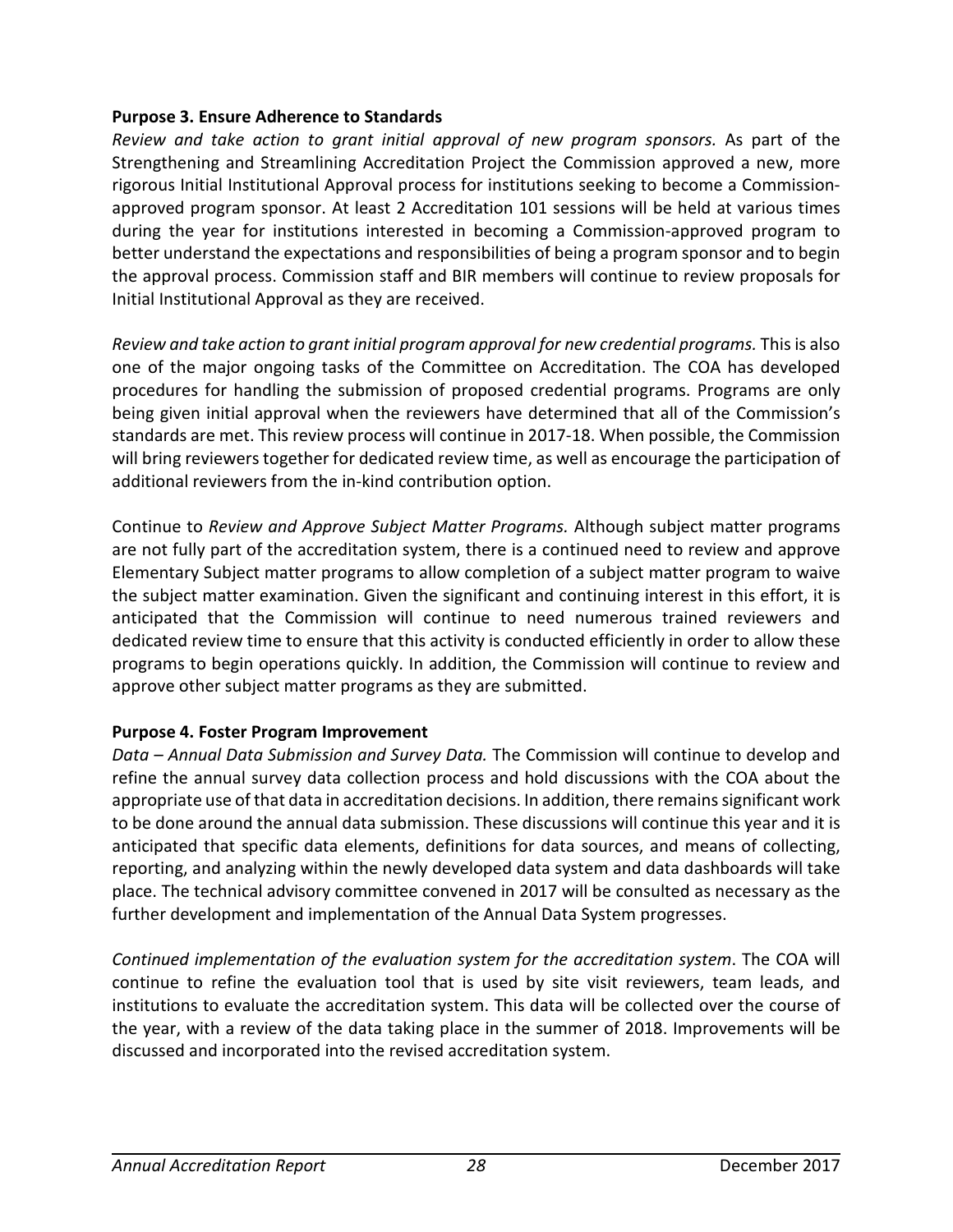*Continue partnership with the Council for the Accreditation of Educator Preparation and efforts to collaborate with other national accrediting bodies, where appropriate.* The Commission staff will continue to work with institutions that seek to be both nationally accredited and state accredited as well as with CAEP and any other potential accrediting bodies, to ensure that the process is as streamlined as possible. The Commission staff continues to keep abreast with changes to the CAEP accreditation system, determine the alignment or misalignment with California's process and standards, and to clarify areas of uncertainty with respect to some of the CAEP standards for applicability to California's institutions.

*Explore ways to align and streamline the accreditation of other national and professional organizations with that of the state processes.* With the advent of the work around the Pupil Personnel Services program standards, it will also be important to revisit the alignment of any new standards adopted by the Commission with the appropriate national accrediting bodies.

## **Continue Development and Implementation of the Revised Accreditation System**

Section 1 of this report provides information about the many aspects of the new accreditation system developed and/or implemented in 2016-17. The list below provides some brief information on some of the remaining aspects of the work that will need to continue in order to realize the full vision of the Commission for its accreditation system.

- 1. *Provide Technical Assistance on the Wide Variety of Revisions to Standards, Policy and Procedures.* Although 2016-17 was devoted to technical assistance, it may be necessary to continue to provide the field with further technical assistance over the course of the next year as new aspects of the accreditation system are further developed. For instance, the Annual Data System is at this point in its infancy and already, there is a need for more technical assistance on this topic.
- 2. *Revising the Board of Institutional Review Training.* Given how significantly the standards and competencies have changed, as well as the shift in reviewing programs and standards without such a reliance on long narrative, an important focus of 2017-18 will be to continue to revamp the Board of Institutional Review training. As previously mentioned in this document, the BIR training is now comprised of two parts – Part I is participation in either A) Common Standards Review or B) Program Review, and Part II is participation in Site Visit Training. The training involved in Part I for both Common Standards and Program Standards reviewers has been implemented successfully this past year. The focus of 2017-18 will be on developing the Site Visit training.

The success of the new accreditation system will depend on reviewers not only understanding the intricacies of what is being asked, but also a big picture understanding of the objectives of the Strengthening and Streamlining project. Commission staff anticipates developing a site visit training session that will be successful for the veteran reviewer who needs retraining with the new approach and vision as well as new reviewers with little to no experience, but expertise in the credential areas.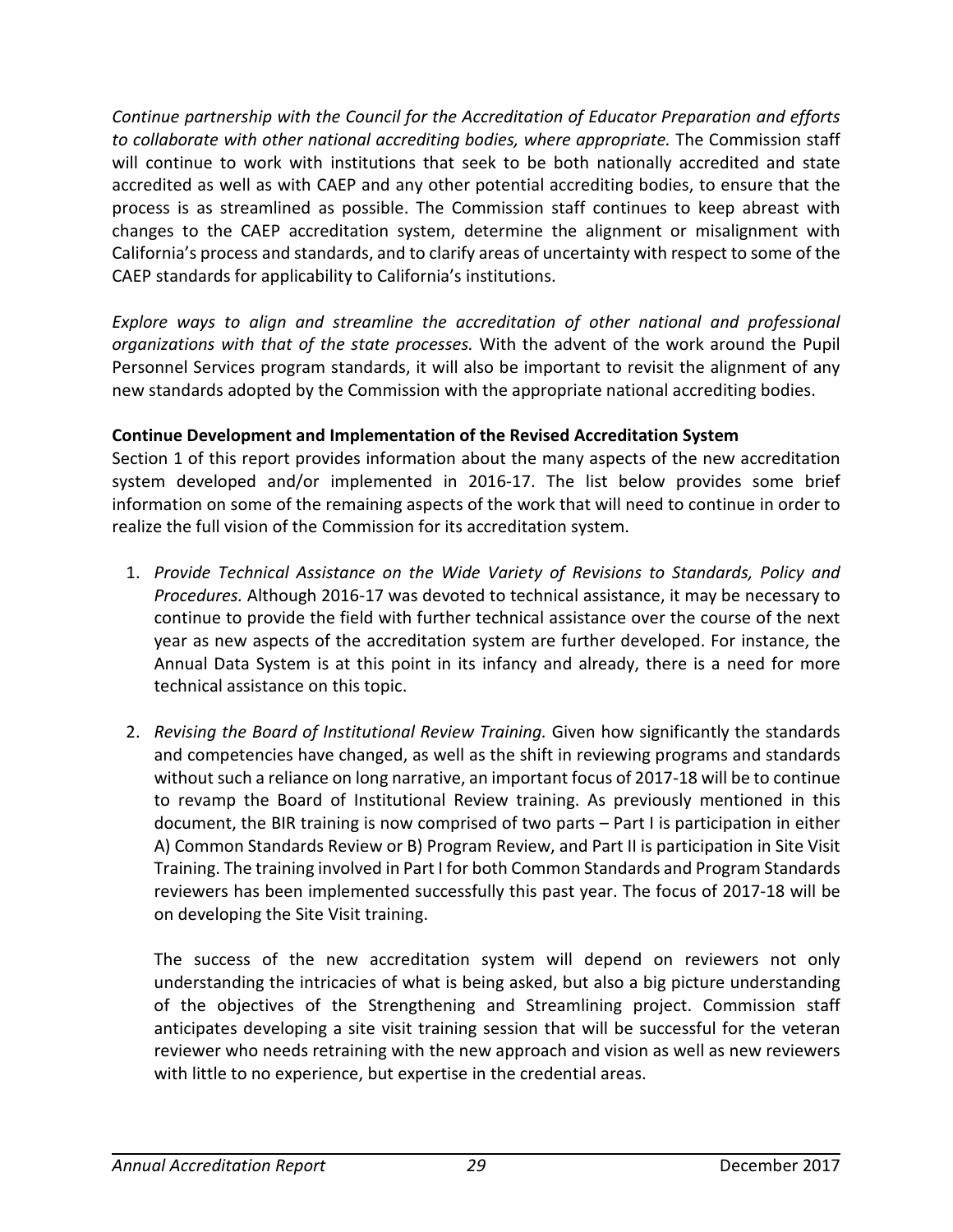- 3. *Continue Discussing the Role, Purpose, and Specificities of Annual Data.* A focus for 2017-18 will be to continue the discussion about the types of required data that institutions should submit annually, the expectations around that data, and its uses in accreditation. Staff will work to establish the specific protocols necessary to ensure smooth submission of the data into the data system and identify which data elements are part of the data dashboard. In addition, BIR members will need to be trained in how to analyze and use the data appropriately in accreditation.
- *4. Continued implementation of surveys for the following constituencies:*
	- a. Preliminary Multiple Subject Completer Survey
	- b. Preliminary Single Subject Completer Survey
	- c. Preliminary Education Specialist Completer Survey
	- d. Preliminary Administrative Services Completer Survey
	- e. Clear/Induction Multiple and Single Subject Completer Survey
	- f. Clear Education Specialist Induction Completer Survey
	- g. Master Teacher Survey
	- h. Employer Survey

In addition, significant work will need to be done in 2017-18 to ensure that consistent policies and procedures are established regarding the manner in which the survey results are used in accreditation.

- 5. *Next generation of performance assessments –* As the development of the next generation of teaching performance assessments and the development of administrator performance assessments continues, the COA and Commission staff will begin to review the various implications of that work. Providing some guidance for reviewers, and ensuring that both institutions and reviewers understand the new models, any data from the rubrics, as well as the implementation standards that support the new models will be critical in 2017-18.
- 6. *Establishing and implementing processes and procedures for identifying exceptional programs.* Building on the discussions that have taken place thus far, the Commission will continue to explore a variety of options to ensure that those institutions with particularly strong or innovative programs are able to be recognized and share their experiences and accomplishments with the broader education community. The Committee on Accreditation will provide feedback on the system as it develops and in its early implementation.

#### **General Operations**

In addition to the above-mentioned items, the COA will engage in routine matters necessary for general operations of the Committee. This includes the election of Co-Chairs, the adoption of a meeting schedule, and orientation of new members.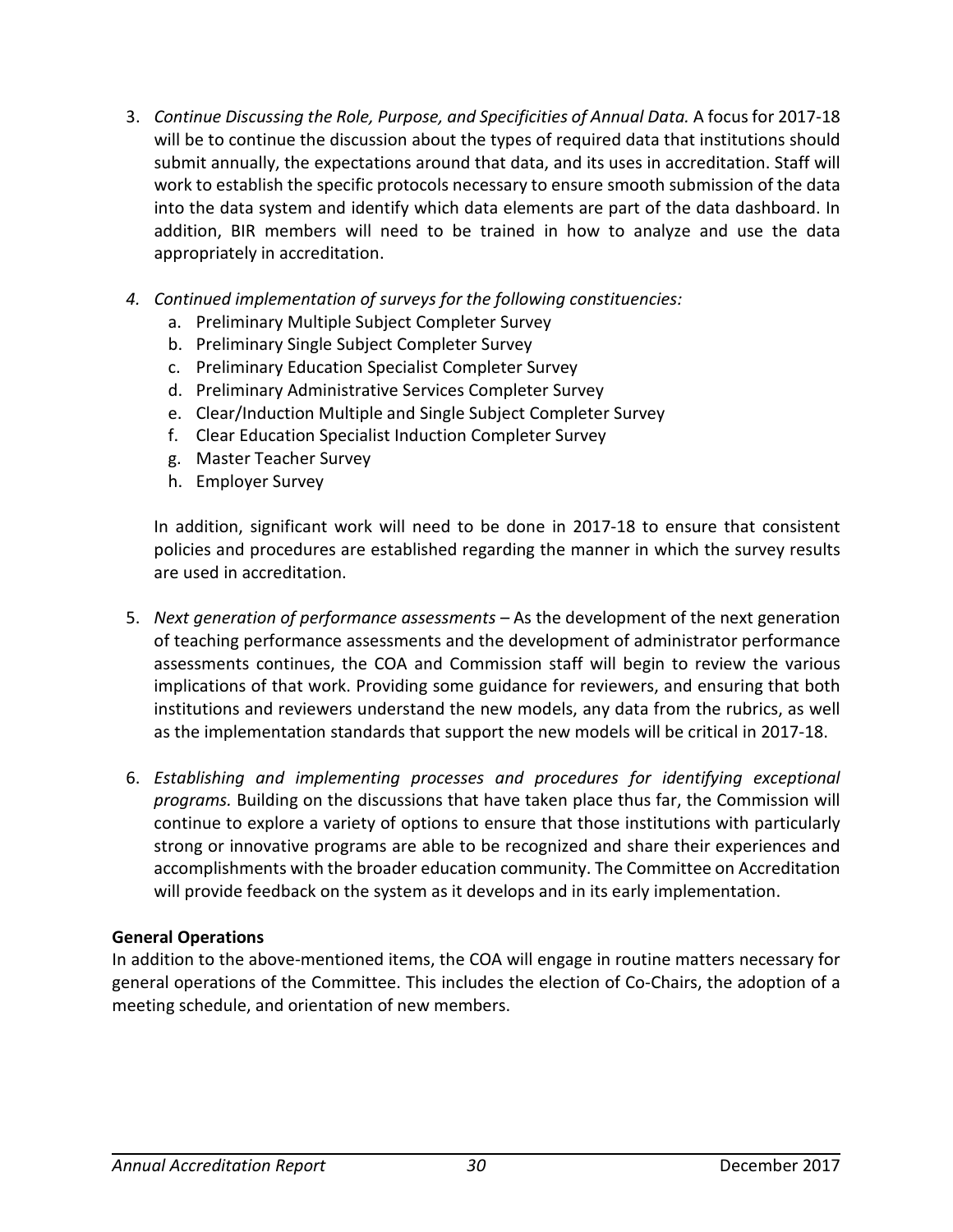| <b>California State University (23)</b> |               |                                  |               |  |
|-----------------------------------------|---------------|----------------------------------|---------------|--|
| <b>Institution</b>                      | <b>Cohort</b> | Institution                      | <b>Cohort</b> |  |
| Cal Poly, Pomona                        | Indigo        | <b>CSU Monterey Bay</b>          | Violet        |  |
| Cal Poly, San Luis Obispo               | Orange        | CSU Northridge*F                 | Yellow        |  |
| <b>CalState TEACH</b>                   | Orange        | <b>CSU Sacramento</b>            | Orange        |  |
| CSU Bakersfield*F                       | Indigo        | CSU San Bernardino               | Green         |  |
| <b>CSU Channel Islands</b>              | Green         | <b>CSU San Marcos</b>            | Indigo        |  |
| CSU Chico*S                             | Indigo        | <b>CSU Stanislaus</b>            | Yellow        |  |
| <b>CSU Dominguez Hills*F</b>            | Red           | <b>Humboldt State University</b> | Indigo        |  |
| CSU East Bay                            | Green         | San Diego State University       | Yellow        |  |
| CSU Fresno*S                            | Violet        | San Francisco State University   | Violet        |  |
| <b>CSU Fullerton*F</b>                  | Blue          | San Jose State University*S      | Orange        |  |
| CSU Long Beach*S                        | Indigo        | Sonoma State University          | Red           |  |
| CSU Los Angeles*F                       | Red           |                                  |               |  |

# **Program Sponsors by Accreditation Cohort**

| <b>University of California (8)</b>                                        |        |                         |        |  |  |
|----------------------------------------------------------------------------|--------|-------------------------|--------|--|--|
| <b>Cohort</b><br><b>Institution</b><br><b>Cohort</b><br><b>Institution</b> |        |                         |        |  |  |
| <b>UC Berkeley</b>                                                         | Red    | <b>UC Riverside</b>     | Blue   |  |  |
| <b>UC Davis</b>                                                            | Violet | <b>UC San Diego</b>     | Violet |  |  |
| UC Irvine                                                                  | Violet | <b>UC Santa Barbara</b> | Orange |  |  |
| <b>UC Los Angeles</b>                                                      | Red    | <b>UC Santa Cruz</b>    | Red    |  |  |

| Independent Institutions (56)        |               |                                     |               |  |
|--------------------------------------|---------------|-------------------------------------|---------------|--|
| Institution                          | <b>Cohort</b> | <b>Institution</b>                  | <b>Cohort</b> |  |
| Academy of Art                       | Orange        | Notre Dame de Namur University      | Green         |  |
| Alliant International University     | Blue          | Pacific Oaks College                | Violet        |  |
| Antioch University                   | Violet        | <b>Pacific Union College</b>        | Red           |  |
| Argosy University*                   | Indigo        | Pepperdine University               | Red           |  |
| Azusa Pacific University*S           | Indigo        | Phillips Graduate Institution       | Blue          |  |
| <b>Bard College</b>                  | Blue          | Point Loma Nazarene University*S    | Red           |  |
| <b>Biola University</b>              | Yellow        | St. Mary's College of California    | Orange        |  |
| Brandman University*S                | Indigo        | San Diego Christian College         | Yellow        |  |
| California Baptist University        | Orange        | Santa Clara University              | Yellow        |  |
| California Lutheran University*F     | Green         | Simpson University                  | Green         |  |
| Chapman University~                  | Orange        | <b>Stanford University</b>          | Blue          |  |
| <b>Claremont Graduate University</b> | Violet        | Teachers College of San Joaquin     | Indigo        |  |
| Concordia University                 | Red           | The Master's College                | Orange        |  |
| Dominican University of California   | Blue          | <b>Touro University</b>             | Yellow        |  |
| <b>Fielding Graduate University</b>  | Indigo        | <b>United States University</b>     | Blue          |  |
| Fresno Pacific University            | Yellow        | University of La Verne*S            | Orange        |  |
| <b>Hebrew Union College</b>          | Violet        | University of Phoenix               | Orange        |  |
| <b>Holy Names University</b>         | Blue          | University of Redlands              | Indigo        |  |
| Hope International University        | Violet        | University of San Diego*F           | Red           |  |
| Humphreys College                    | Green         | University of San Francisco         | Indigo        |  |
| La Sierra University                 | Violet        | University of Southern California*  | Violet        |  |
| Loma Linda University                | Blue          | University of the Pacific*S         | Orange        |  |
| Loyola Marymount University*S        | Yellow        | Vanguard University                 | Blue          |  |
| Mills College                        | Green         | <b>Western Governors University</b> | Yellow        |  |
| Mount St. Mary's College             | Indigo        | <b>Westmont College</b>             | Green         |  |
| National Hispanic University         | Yellow        | <b>Whittier College</b>             | Yellow        |  |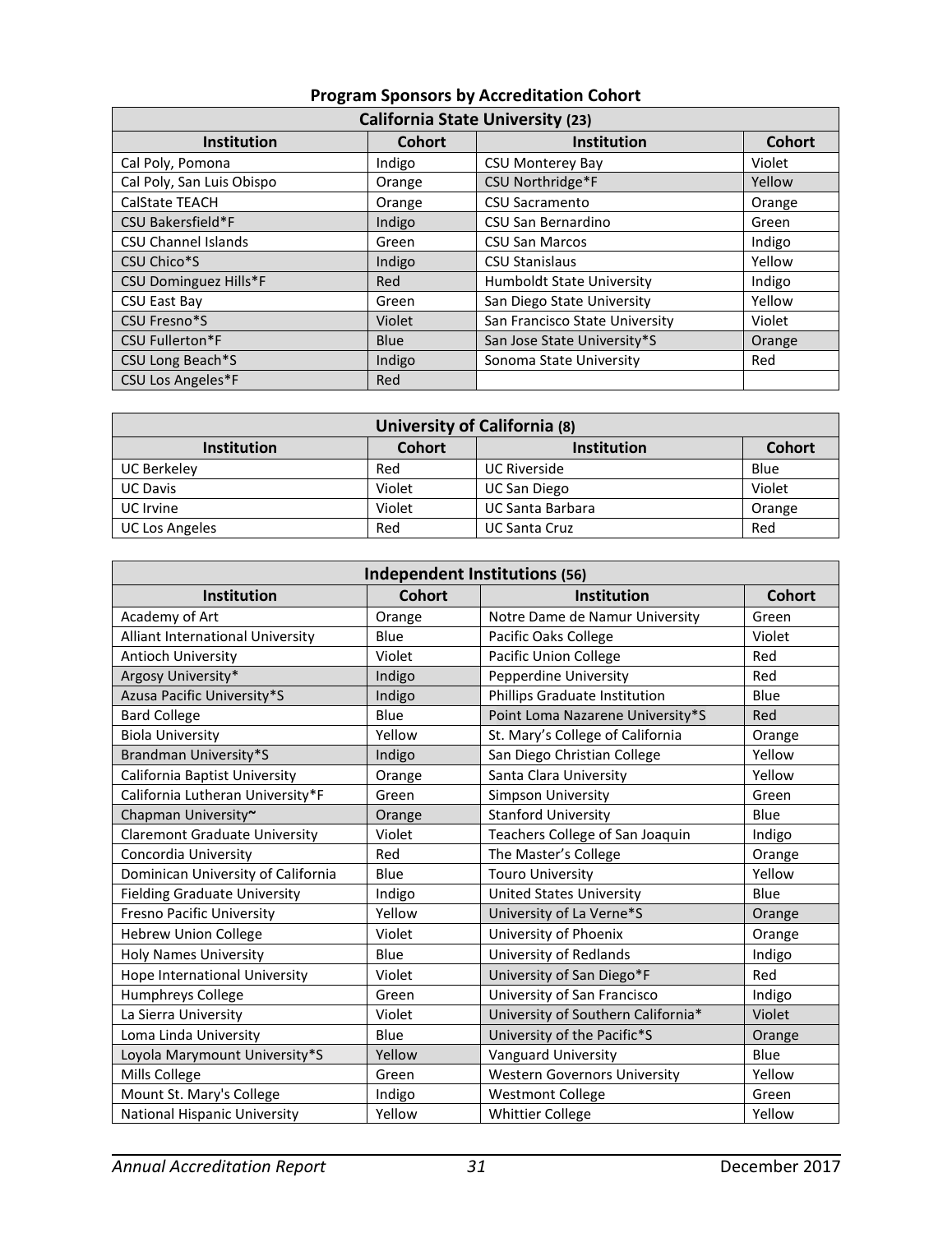| Independent Institutions (56) |        |                           |        |  |
|-------------------------------|--------|---------------------------|--------|--|
| <b>Institution</b>            | Cohort | <b>Institution</b>        | Cohort |  |
| National University*          | Violet | William Jessup University | Yellow |  |

*\*Those institutions highlighted are nationally accredited (NCATE/TEAC) and currently moving toward CAEP accreditation.*

| Other Program Sponsors (Districts/County Offices/Other) (168) |               |                             |               |  |  |
|---------------------------------------------------------------|---------------|-----------------------------|---------------|--|--|
| Institution                                                   | <b>Cohort</b> | Institution                 | <b>Cohort</b> |  |  |
| Assoc. of CA School Admin/ASCA                                | Orange        | Monterey COE                | Blue          |  |  |
| Alhambra USD                                                  | Orange        | Mt. Diablo USD              | Blue          |  |  |
| Anaheim City SD                                               | Yellow        | Murrieta Valley USD         | Violet        |  |  |
| Anaheim Union HSD                                             | Orange        | Napa COE                    | Yellow        |  |  |
| Animo Leadership Charter HS                                   | Indigo        | New Haven USD               | Violet        |  |  |
| Antelope Valley Union HSD                                     | Violet        | Newark USD                  | Green         |  |  |
| Antioch USD                                                   | Green         | Oak Grove SD                | Blue          |  |  |
| Arcadia USD                                                   | Red           | Oakland USD                 | Red           |  |  |
| Aspire Public Schools                                         | Orange        | Ocean View SD               | Blue          |  |  |
| Azusa USD                                                     | Orange        | Oceanside USD               | Green         |  |  |
| <b>Bakersfield City SD</b>                                    | Green         | <b>Ontario-Montclair SD</b> | Yellow        |  |  |
| <b>Baldwin Park USD</b>                                       | Indigo        | <b>ORANGE County DOE</b>    | Blue          |  |  |
| Bay Area School of Enterprise/REACH                           | Red           | <b>ORANGE USD</b>           | Red           |  |  |
| <b>Bellflower USD</b>                                         | Blue          | Palmdale SD                 | Blue          |  |  |
| <b>Brentwood Union SD</b>                                     | Indigo        | Palo Alto USD               | Violet        |  |  |
| <b>Burbank USD</b>                                            | Red           | Palos Verdes Peninsula USD  | Violet        |  |  |
| <b>Butte COE</b>                                              | Orange        | Panama-Buena Vista Union SD | Yellow        |  |  |
| California School of the Deaf/Fremont                         | <b>Blue</b>   | Paramount USD               | Orange        |  |  |
| <b>Campbell Union SD</b>                                      | Red           | Pasadena USD                | Indigo        |  |  |
| Capistrano USD                                                | Yellow        | Placentia-Yorba Linda USD   | Indigo        |  |  |
| Central USD                                                   | Indigo        | Placer COE                  | Red           |  |  |
| Ceres USD                                                     | Yellow        | Pleasanton USD              | Red           |  |  |
| Chaffey Joint Union HSD                                       | Blue          | Pomona USD                  | Yellow        |  |  |
| Chino Valley USD #                                            | Yellow        | Poway USD                   | Red           |  |  |
| Chula Vista ESD                                               | Red           | <b>PUC Schools</b>          | Blue          |  |  |
| Clovis USD                                                    | Yellow        | Redwood City SD             | Red           |  |  |
| Compton USD                                                   | Violet        | Rialto USD                  | Orange        |  |  |
| Conejo Valley USD                                             | Orange        | Riverside COE               | Red           |  |  |
| Contra Costa COE                                              | Red           | Riverside USD               | Yellow        |  |  |
| Corona-Norco USD                                              | Blue          | Rowland USD                 | Yellow        |  |  |
| Culver City USD                                               | Red           | Sacramento City USD         | Violet        |  |  |
| <b>Cupertino Union SD</b>                                     | Violet        | Sacramento COE              | Indigo        |  |  |
| Davis Joint USD                                               | Red           | Saddleback Valley USD       | Yellow        |  |  |
| Dos Palos Oro Loma Joint USD                                  | Red           | San Bernardino City USD     | Green         |  |  |
| El Dorado COE                                                 | Violet        | San Diego COE               | Green         |  |  |
| El Rancho USD                                                 | Orange        | San Diego USD               | Indigo        |  |  |
| Elk Grove USD                                                 | Blue          | San Dieguito Union HSD      | Indigo        |  |  |
| <b>Encinitas Union SD</b>                                     | Blue          | San Francisco USD           | Violet        |  |  |
| <b>Envision Schools</b>                                       | Violet        | San Gabriel USD             | Yellow        |  |  |
| <b>Escondido Union SD</b>                                     | Blue          | San Joaquin COE             | Indigo        |  |  |
| <b>Escondido Union HSD</b>                                    | Violet        | San Jose USD                | Indigo        |  |  |
| Etiwanda SD                                                   | Yellow        | San Juan USD                | Green         |  |  |
| Evergreen SD                                                  | Green         | San Luis Obispo COE         | Blue          |  |  |